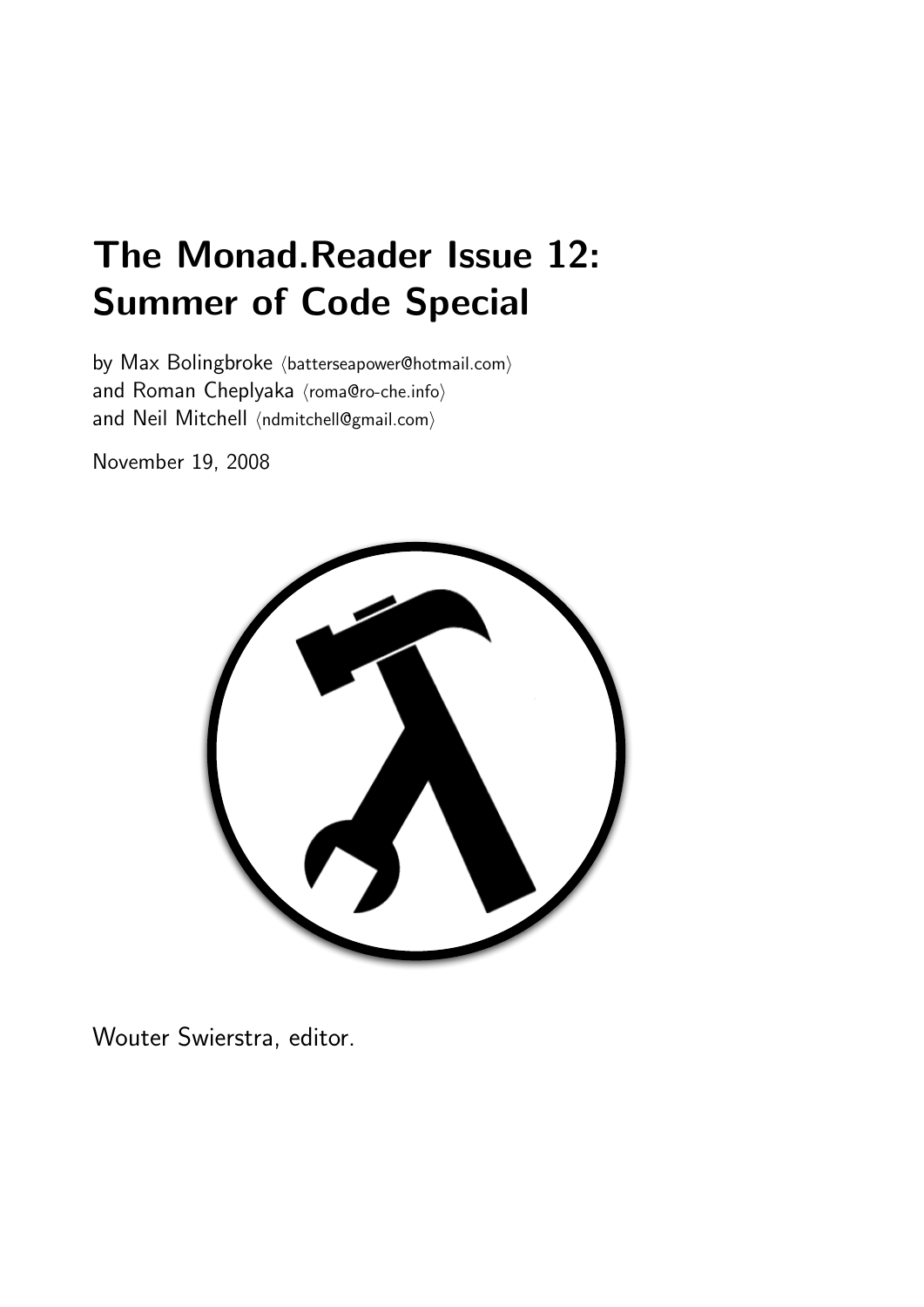# **Contents**

| Wouter Swierstra<br><b>Editorial</b>                     | 3  |
|----------------------------------------------------------|----|
| Max Bolingbroke<br><b>Compiler Development Made Easy</b> | 5  |
| Roman Cheplyaka<br><b>How to Build a Physics Engine</b>  | 21 |
| Neil Mitchell<br><b>Hoogle Overview</b>                  | 27 |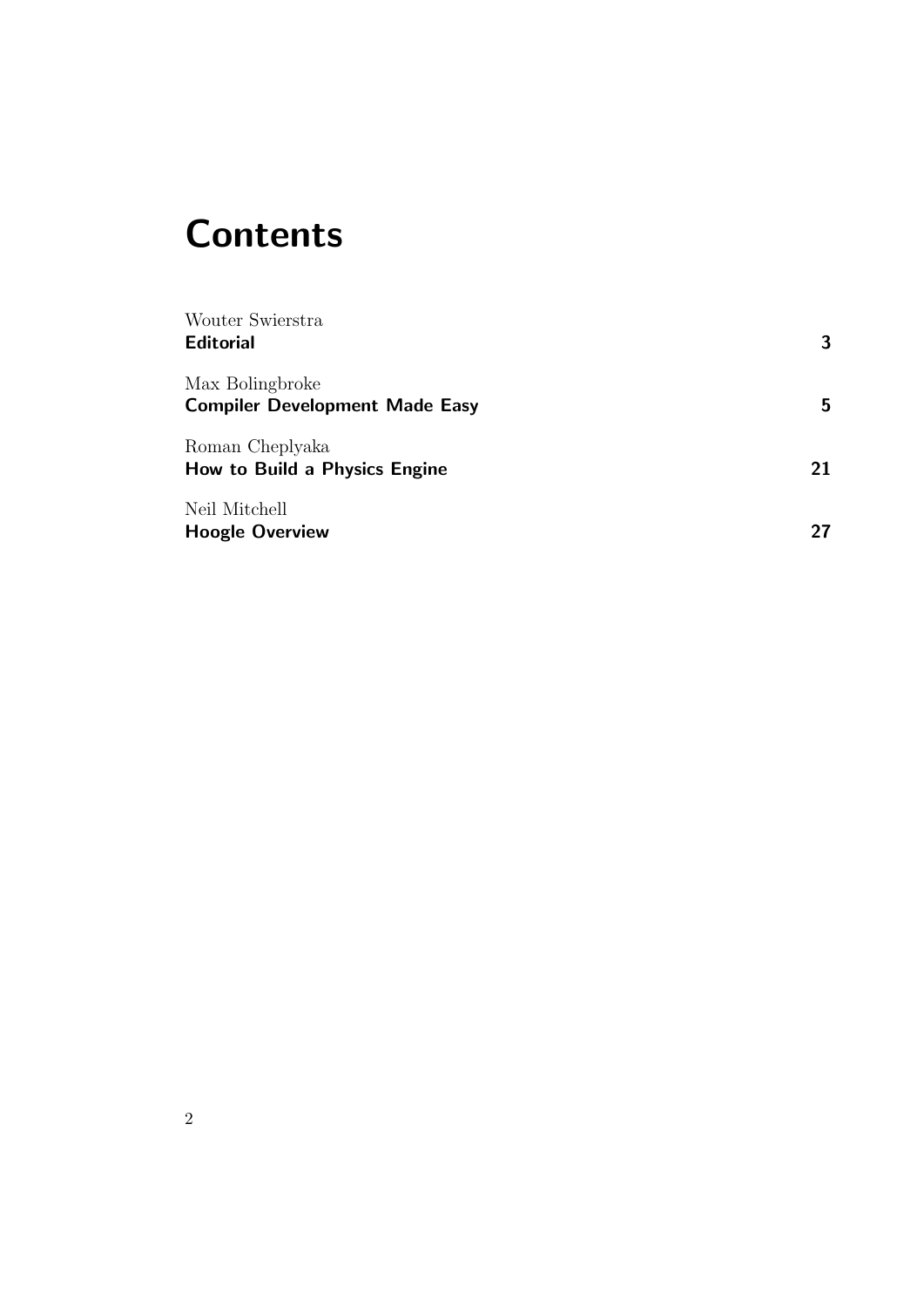# **Editorial**

by Wouter Swierstra (wss@cs.nott.ac.uk)

<span id="page-2-0"></span>I'm happy to announce this year's Summer of Code Special. Three Summerof-Coders sponsored by haskell.org wrote an article about their projects: Max Bolingbroke gives a tour of GHC's new plugin support; Roman Cheplyaka describes the implementation of a physics engine using Data Parallel Haskell; and Neil Mitchell discusses the past, present and future of Hoogle.

As an editor, it is my responsibility to say a few words about the other projects. Despite my best efforts last year, there were four Summer-of-Coders that didn't write an article for this issue. To make this editorial somewhat more interesting for you to read and for me to write, here's a limerick about each of the other projects:

#### GHC API Improvements

Student: Thomas Schilling There was once a hacker called Schilling, Who found the GHC-API unfullfilling, On #haskell we know Him as nominolo, And his code is absolutely thrilling.

#### A 'make-like' dependency framework for Cabal

Student Andrea Vezzosi As some of you might recall, Packages were once a pain to install. But thanks to Duncan Coutts, And the Haskell grass roots, We now have the Haskell Cabal.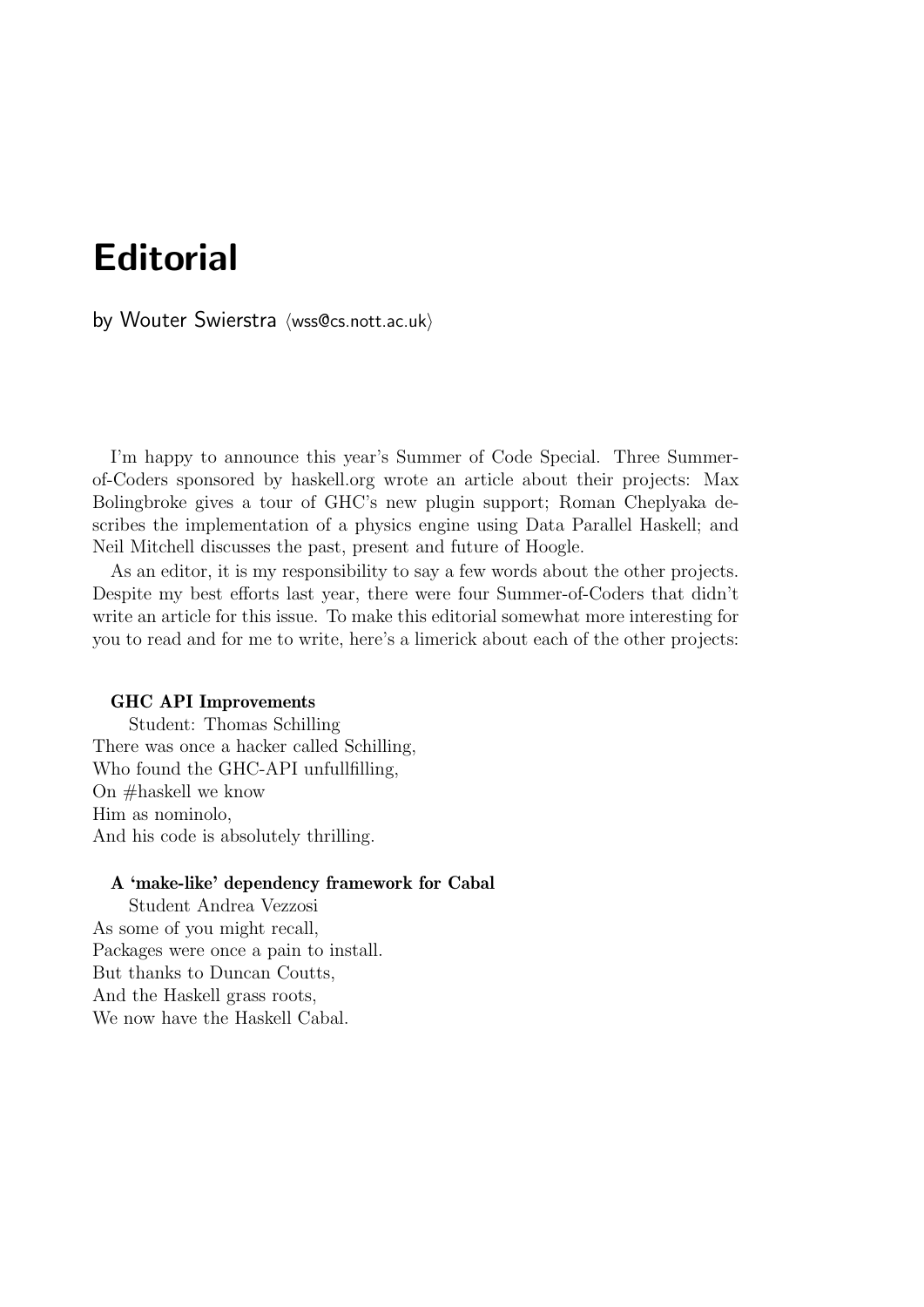#### Language.C, a standalone parser/pretty printer library for C99

Student: Benedict Huber There's a package called Language.C, Which is quite useful you see, It takes a long String, and then does its thing, and returns a C AST.

#### Efficient maps using generalised tries

Student: James Brandon This last limerick's quite hard for me, If you read on, I'm sure you'll agree. I struggle and sigh, For no matter how I trie, I just don't know how to pronounce trie.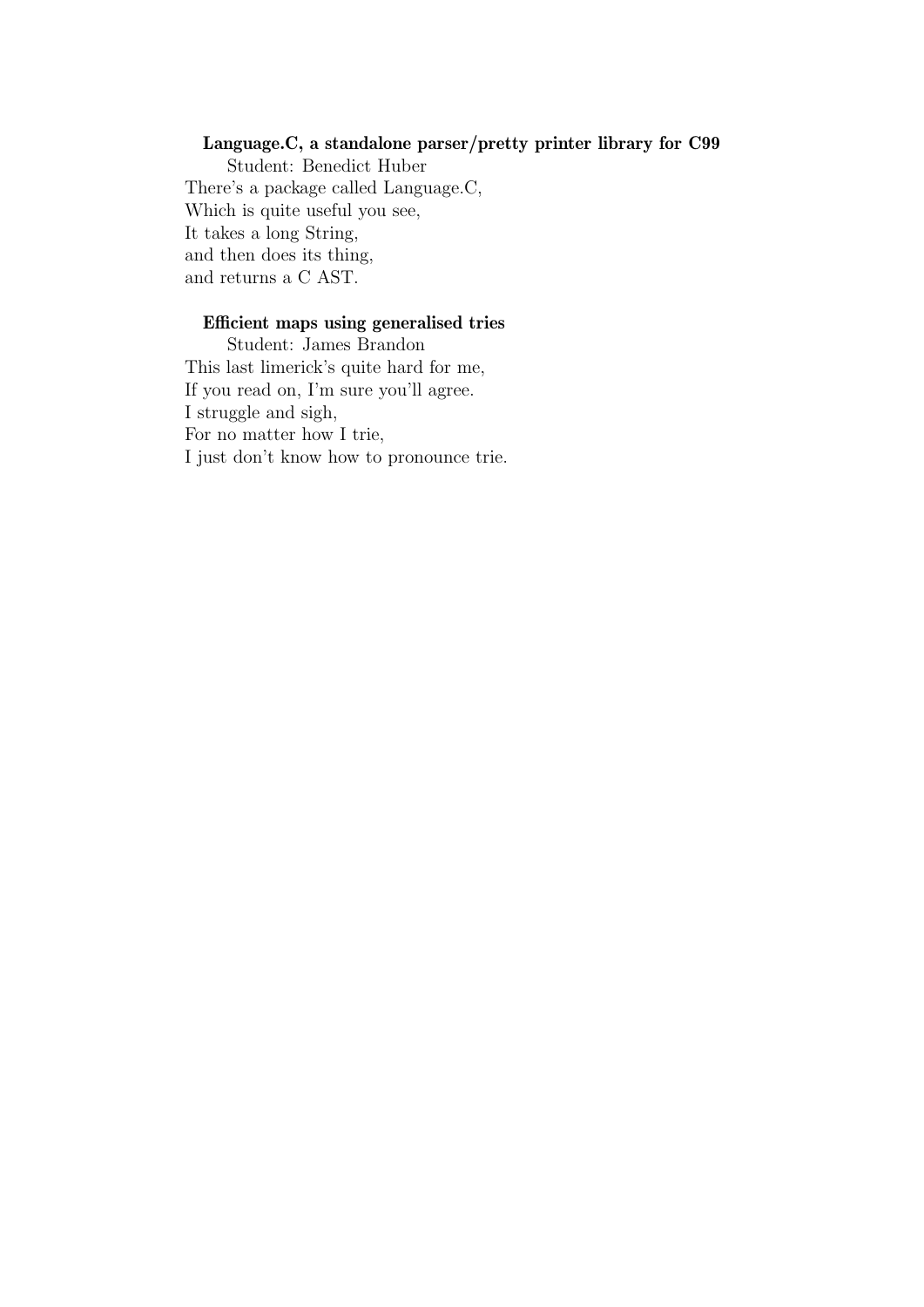# Compiler Development Made Easy

by Max Bolingbroke (batterseapower@hotmail.com)

<span id="page-4-0"></span>Have you ever wished that you could make Haskell a strict language? Or maybe you've had a great idea for an optimization you could apply to your combinator library that rewrite rules are just not powerful enough to express? Perhaps you're an academic and would love to be able to perform some analysis on the execution of Haskell code? All these ambitions and more can be realised through a new capability of the Glasgow Haskell Compiler [\[1\]](#page-16-0): compiler plugins.

## The how and what of plugins

To understand how we can accomplish all these things, I first need to talk a little about how GHC compiles Haskell. It is essentially a four step process:

- 1. Incoming Haskell code is parsed into an abstract syntax tree. This tree captures the full glory of the Haskell language, and is correspondingly complicated: the main data type used to represent this tree has no less than 44 constructors!
- 2. The code undergoes some processing by the front end of the compiler. First the tree undergoes **renaming** to resolve name scoping, then type checking is performed, and GHC finishes off with a process known as desugaring. This desugaring step converts the complicated and large Haskell abstract syntax tree into the much less scary Core language tree. This will be expounded on later.
- <span id="page-4-1"></span>3. The resulting Core code is transformed by a number of Core-to-Core passes. These are all designed as meaning-preserving transformations that somehow optimize the code they get as input: for example, there is a pass for constructor specialization [\[2\]](#page-16-1), one for common-subexpression elimination and so on. The series of Core passes executed here are collectively known as the middle end or Core-to-Core pipeline of GHC.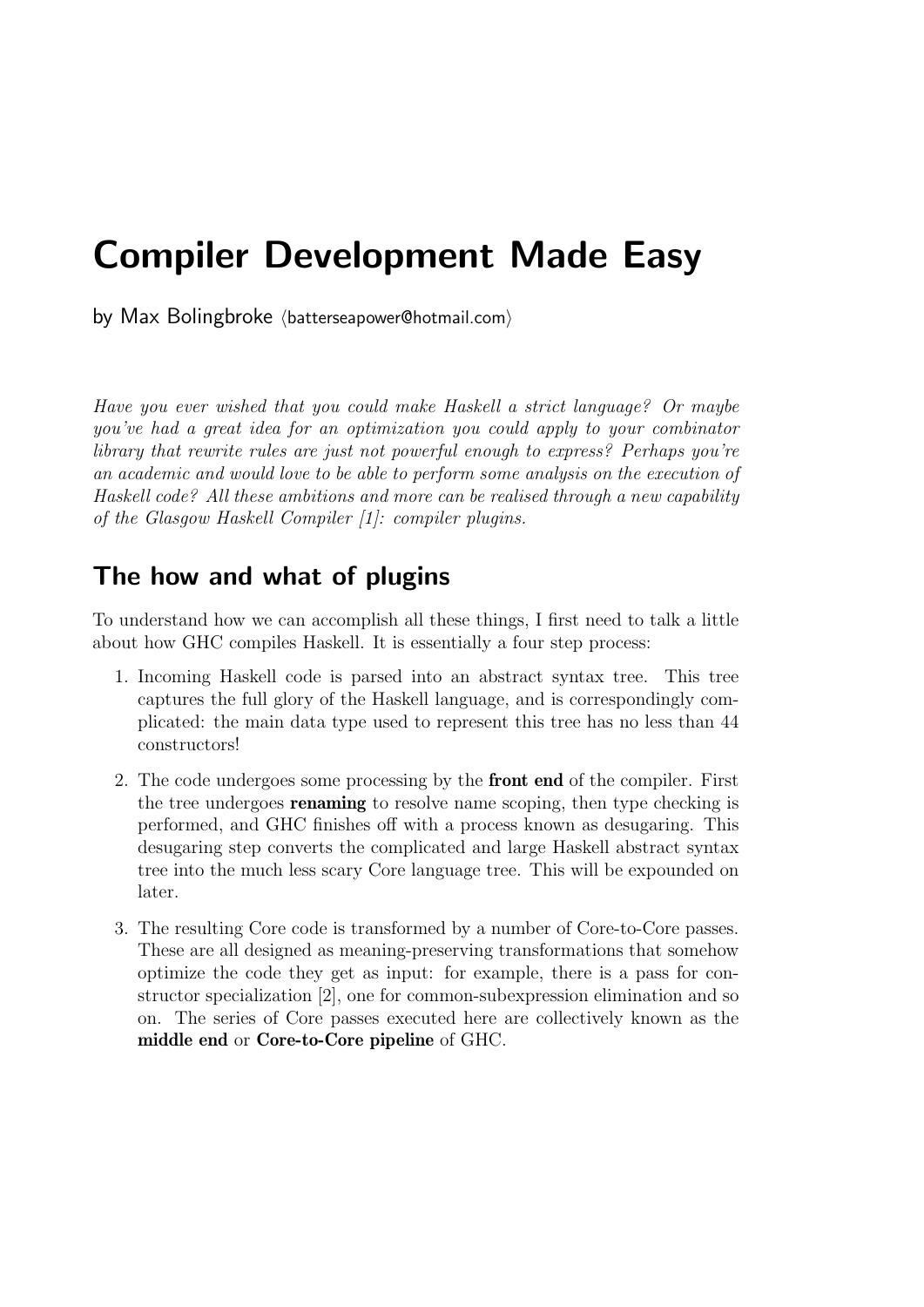The Monad.Reader Issue 12: Summer of Code Special

4. The final Core code is consumed by the back end of the compiler, which deals with generating the actual assembly code that will be run to execute that program. We won't have to worry about the magic that goes on here for the rest of this article.

The compiler plugins feature gives you access to step [3](#page-4-1) of this process: you can have your own Core-to-Core passes dynamically loaded into GHC and installed somewhere in the Core pipeline. There are certain limitations to choosing this as the extension point: for example, you would be ill-advised to attempt to generate huge chunks of new code out of nothing as part of your Core pass (please use Template Haskell [\[3\]](#page-16-2) instead), and it is simply impossible to extend the type checker or the syntax of Haskell. What you can do, broadly, is **optimize**, **analyze** and **check** this Core representation. This article is going to focus on exploring an optimization of sorts, but hopefully this will give you an idea of the sheer power afforded you by these three operations.

## A plugged-in Hello World

Let's write the simplest possible plugin to get a feel for how they work: the full code is shown in Figure [1.](#page-5-0) I think you'll agree that it really couldn't have been easier than that! All it contains is a declaration for the value *plugin*, which is the special name we must give to the plugin that lives in a module for GHC to pick it up. I've assigned this to the default plugin, which is just a plugin that does nothing at all.

module  $SimplePluain$  (plugin) where import GHCPlugins  $pluqin = defaultPluqin$ 

**Figure 1:** The simplest possible plugin

<span id="page-5-0"></span>Since we'd quite like to have confirmation that something is alive, replace the plugin declaration with this marginally more interesting one:

```
pluqin = defaultPluqingetPasses = putMsgS "Hello, GHC World!" \gg return []
  }
```
Right. Let's see it in action!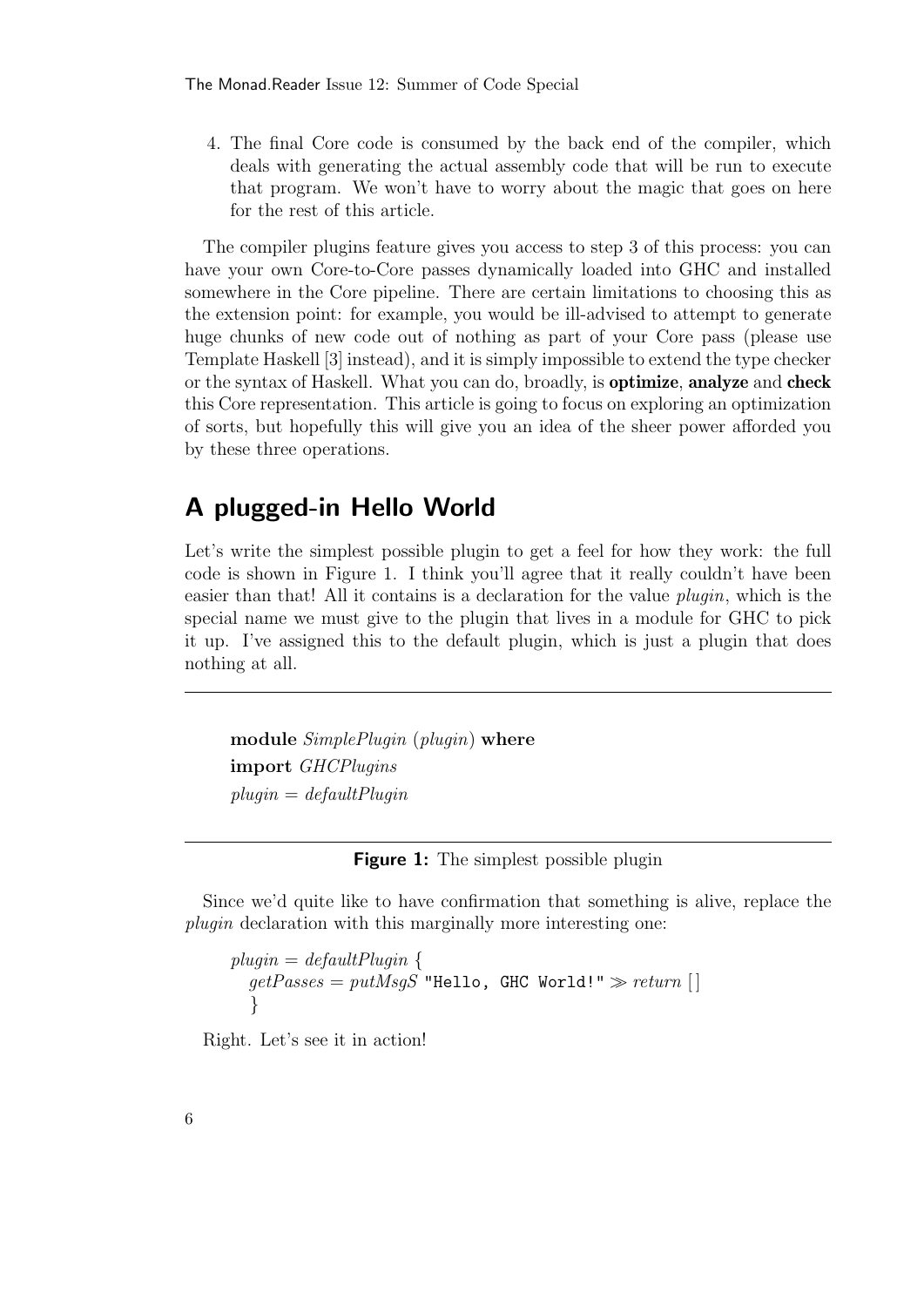```
$ ghc -c SimplePlugin.hs -package ghc
$ printf "module Main where\nmain = ...
       putStrLn \"Hello, Runtime World!\"" > TestProgram.hs
$ ghc TestProgram.hs -plg SimplePlugin -o TestProgram
Loading package ghc-prim ... linking ... done.
... lots of "Loading" ...
Loading package template-haskell ... linking ... done.
Hello, GHC World!
$ ./TestProgram
Hello, Runtime World!
```
As you can see, I've used the new plg GHC flag to tell it to load the SimplePlugin as part of the build process. This is the only new compiler flag you should need to worry about if you're just a consumer of someone else's plugins, but what we've seen so far isn't going to let you produce a wildly popular plugin: let's delve deeper.

## Plugins for real: Strict Haskell

Laziness getting you down? Mired in space leaks? Want to give the compiler the opportunity to unbox your program to the hilt? Then the example plugin we're going to develop here is just the thing for you: we're going to change Haskell's evaluation strategy from lazy to strict, all with a simple Core plugin.

Before we go on, let's talk about what this Core language actually looks like. The theoretical basis of Core is a typed lambda calculus known as System FC [\[4\]](#page-16-3). GHC's implementation of this System FC as a Haskell data type has just 9 constructors, compared to the 44 of fully-fledged Haskell, which means that you as a compiler plugin author have to handle only a few cases to get the job done.

The full set of data types that make up Core are reproduced in the appendix (Figure [5\)](#page-18-0), but I'm going to try and give you a gentle introduction to the language by means of examples.

#### The harmony of types and values

The first thing you need to know about Core is that it is a typed lambda calculus: this means, among other things, that it has both the normal "value" lambdas you are used to in Haskell (which might be written as  $\lambda$ ) and the more exotic "type" lambdas (which are traditionally written as  $\Lambda$ ). Type lambdas capture the notion of parametric polymorphism: wherever you see a forall in the type of some function, there will assuredly be a type lambda in the corresponding Core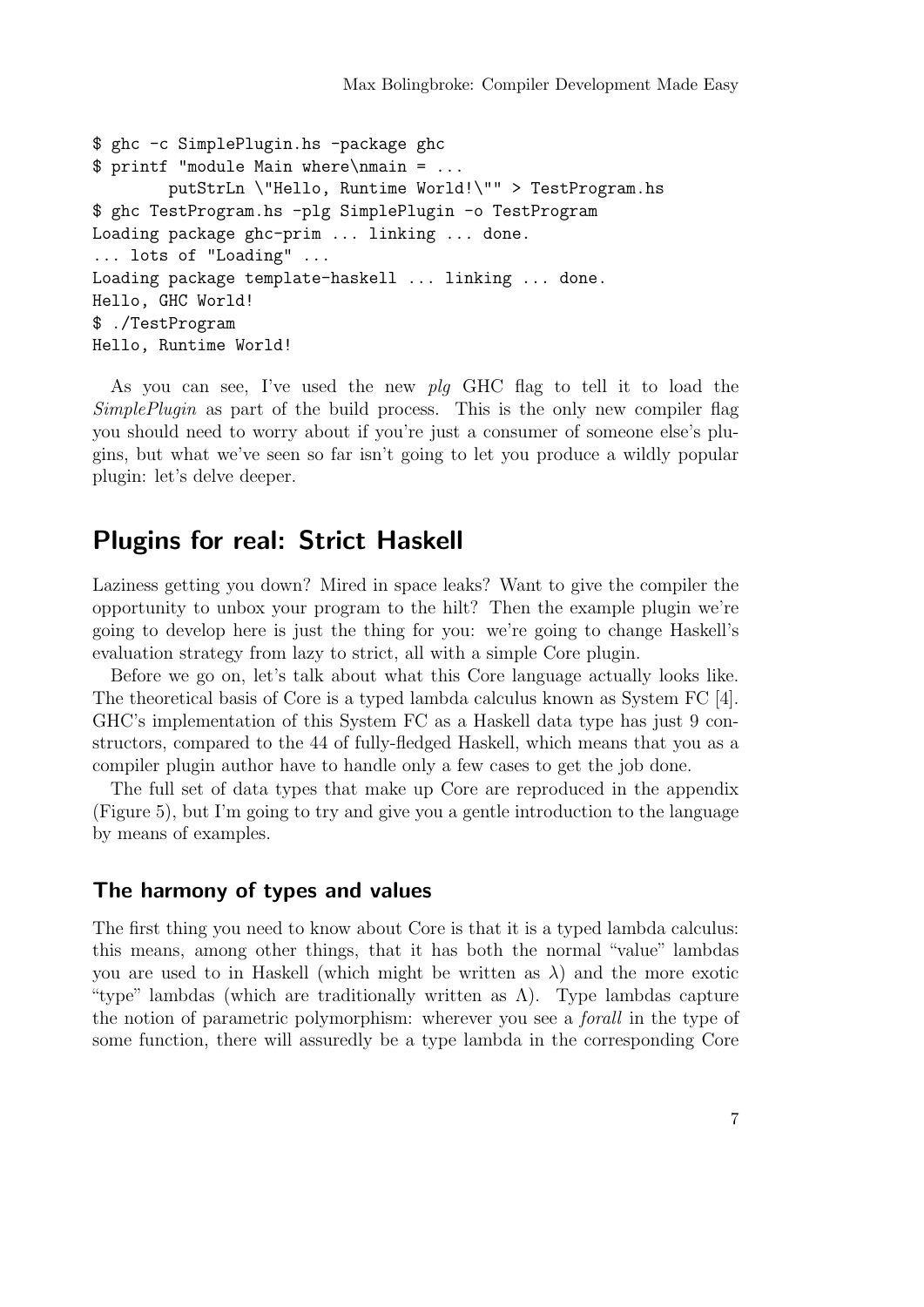representation of that function as a value, ready to gobble up the actual type you want to use that function at.

As a concrete example, consider the identity function. In Haskell, we can write a rather silly implementation of that as follows:

$$
my\_id :: a \rightarrow a
$$
  

$$
my\_id = \lambda x \rightarrow id \ x
$$

However, as you probably know, Haskell implicitly quantifies over all the free type variables (such as a) that we may have written in our types. So the above definition is really the same as this slightly more explicit one:

$$
my\_id :: for all a.a \rightarrow a
$$
  

$$
my\_id = \lambda x \rightarrow id x
$$

As we're still working in Haskell, this code only contains a value lambda: that which captures the variable x, and a value application: that of x to id. If we take a look at the Core representation of  $my_id$  that we obtain after a desugaring step, we'll see a different story:

 $my\_id = \Lambda a.\lambda(x:: a) \rightarrow id \ a \ x$ 

<span id="page-7-0"></span>Figure 2: The Core language representation of our silly identity function

Suddenly, both a type abstraction (for the type variable  $a$ ) and an application (of that type variable to the Core representation of  $id$ ) have sprung up. I've also added an explicit type signature to the binder  $x$  to make it clear that, crucially, the type of x is bound by the type lambda. The outermost type lambda tells you that in order to use this function you have to first supply a type you wish to use the function at. Apologies if you feel I've belabored the point, but this is the single biggest conceptual change you need to make to get started with the Core language from a Haskell programming background.

If you wish to learn more about the remarkable theoretical properties of System FC and it's relatives, a place to start would be the Wikipedia page on System F [\[5\]](#page-16-4). System F is a subset of the full System FC we will work with in GHC, but it turns out that for most Core pass authorship you need only a passing familiarity with the extensions to F provided by FC, which are designed to give the ability to deal with GADTs and other type exotica in a principled way.

Returning to the actual Core data types, we might ask how we would represent the fragment of Core in Figure [2](#page-7-0) concretely. The answer comes in two parts: first, a value of type CoreExpr that represents the definition of the function: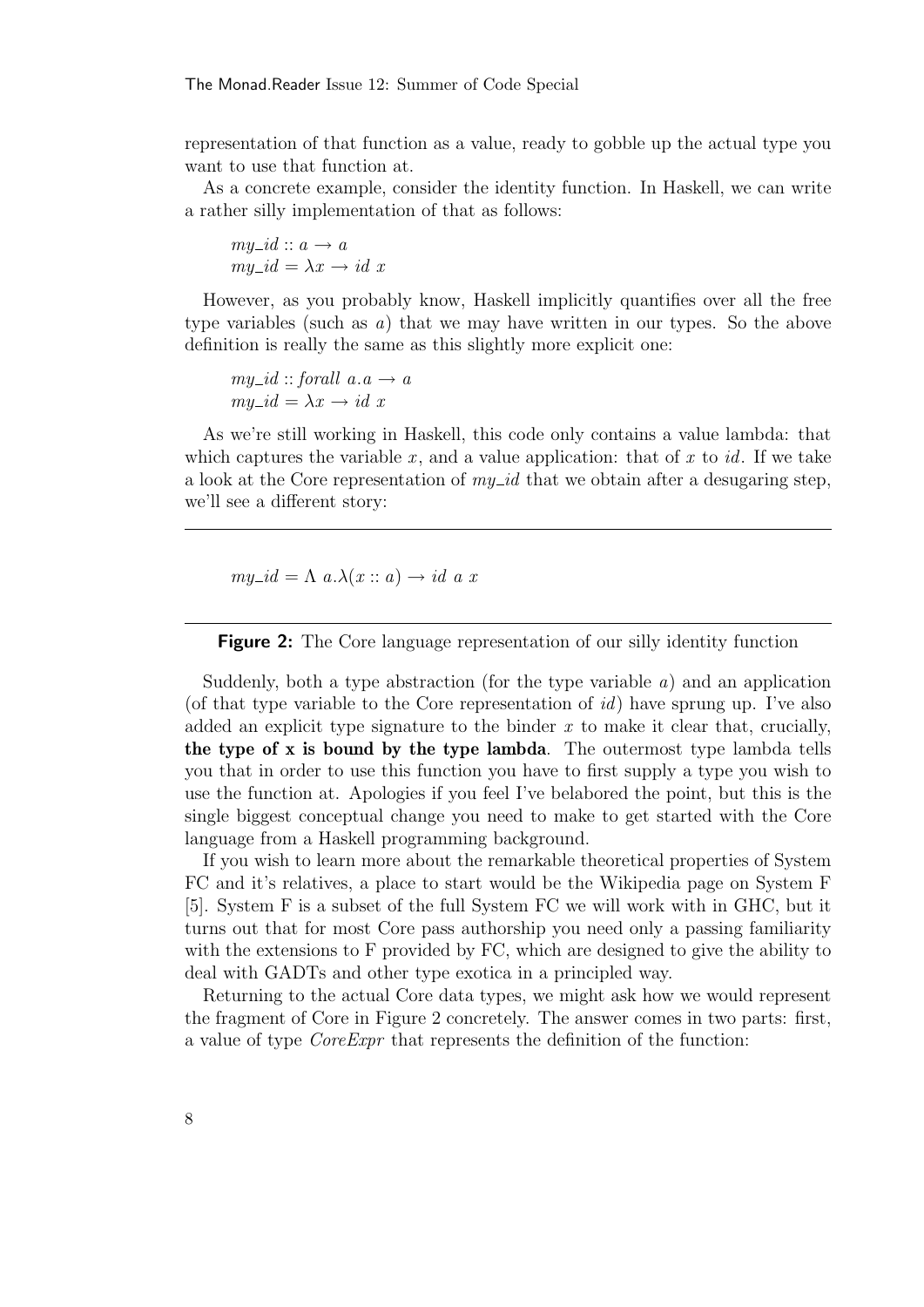$my\_id\_rhs = Lam \ a\_bndr \ (Lam \ x\_bndr)$  $(App (App (Var id<sub>-</sub>bndr))$  $(Type \ (mkTyVarTy \ a_{bndr})))$  $(Var x_{bndr}))$ 

In this definition, I've assumed we have to hand a number of  $_{b}ndr$  values of type Id. You can think of the Id datatype as essentially just consisting of a unique number which is used for comparing Ids, a human-readable name and the type of the value it binds: it represents the essence of a (type or value) variable.

I've also made use of the auxiliary function  $mkTyVarTy$  to lift a type variable (of type  $Id$ ) into an actual type suitable for application (of type  $Type$ ). We won't concern ourselves with the exact representation of types in this article, so will be content not to look at the details of what  $mkTyVarTy$  is doing.

Although there are really these two types of lambdas floating around, you can see from the above that there is actually only one  $Lam$  and  $App$  constructor. This is because Lam and  $App$  are overloaded to mean both type **and** value application. If your plugin needs to tell the difference, you need to either inspect whether the binder is a type or value binder (for  $Lam$ ) or see if the argument of the application is a Type (for  $App$ ).

The second part of our rendering into concrete Core is a value of type *CoreBind* which gives that right-hand-side a name (note that a program is just a list of CoreBinds!). In our case our binding will look something like this:

#### $my\_id\_binding = NonRec \ my\_id\_bndr \ my\_id\_rhs$

See that use of *NonRec*? In essence it indicates that  $m\psi_{-}id$  doesn't refer to itself in it's own right-hand-side, and hence is non-recursive. However, it's a bit more than that: the right-hand-side of  $my_id$  must also not refer to any other value that mentions  $my\_id$  in it's right-hand-side, which is the sort of situation that arises with mutually recursive functions:

 $isEven 0 = True$ isEven  $(n + 1) = isOdd n$  $isOdd 0 = False$ isOdd  $(n + 1) = isEven n$ 

The functions in the this mutually-recursive example would have to be represented in the Core data type as a recursive binding group, like this:

 $isEven\_isOdd\_bindings = Rec$  [( $isEven\_bndr, isEven\_rhs$ ),  $(isOdd\_bndr, isOdd\_rhs)$ ]  $isEven\_rhs, isOdd\_rhs :: CoreExpr$  -- Omitted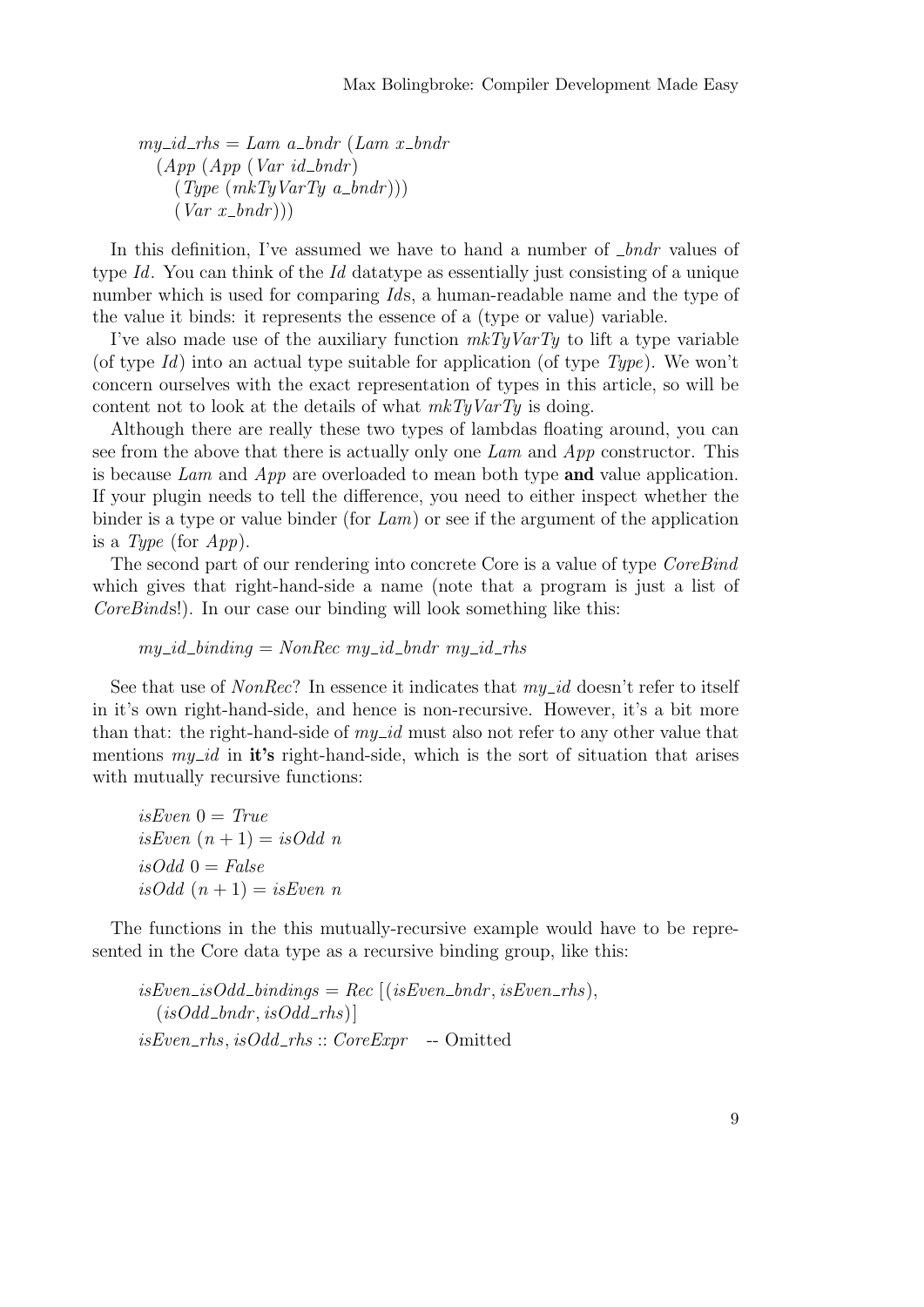To sum it up, the difference between Rec and NonRec binding is that the variable being bound is not in scope in the right hand side of a non-recursive binding, whereas all the identifiers in a recursively bound group **are** in scope in all the right hand sides of that group. (Actually, there's another difference, though it's not important for our discussion: NonRec bindings can bind types as well as values, whereas Rec cannot, since infinite types are frowned upon!)

As an aside, it's interesting to note that it is always safe to bring something into scope with a mutually recursive Rec binding (if we assume variable names are all unique), but it impedes optimization of the resulting Core code. As a result, a part of GHC called the simplifier constantly tries to reduce Rec bindings into simple NonRec ones if possible. We will discuss the simplifier more later on, as it has an important role in the Core pipeline.

Before I continue with the discussion of how all this relates to Strict Haskell, let's briefly discuss the meaning of three of the Core datatype constructors that won't feature in a major way in this article but which I include for completeness: Lit, Cast and Note.

Remember those System FC extensions to System F that I mentioned? Well, they essentially take the form of the additional  $Expr$  constructor  $Cast.$  All this says is that the expression it contains should be coerced according to it's Coercion. Like all operations on types, this information is erased at runtime on the understanding that only valid casts have been inserted by the desugaring and Core pipeline stages and hence execution will not "go wrong" despite the lack of dynamic checks.

The Lit constructor simply allows primitive values with unboxed types such as *Char#* and *Int#* to appear in the expression language, which are essential but boring features of Core. Finally, the Note constructor is used to attach some extra information to arbitrary points in a Core expression, such as which cost center [\[6\]](#page-16-5) it's execution should be counted against.

As I mentioned, we won't have to worry about these alternatives in this article, though you'll need to understand them if you come to write a plugin yourself. Let's move on to discuss the final two Core constructors, which are the really interesting ones.

#### The harmony of suspension and evaluation

The last two constructors, Let and Case, are some of the more powerful constructs of Core. What they have in common is that they allow the binding of new names over other Core expressions, but the way they go about it is rather different.

The Let constructor of Core takes one of the binding groups we've already discussed (CoreBinds) and binds it over another expression in the obvious fashion. A simple example might be the following code, which adds the result of a call to a function foo (with an unboxed argument type) to itself: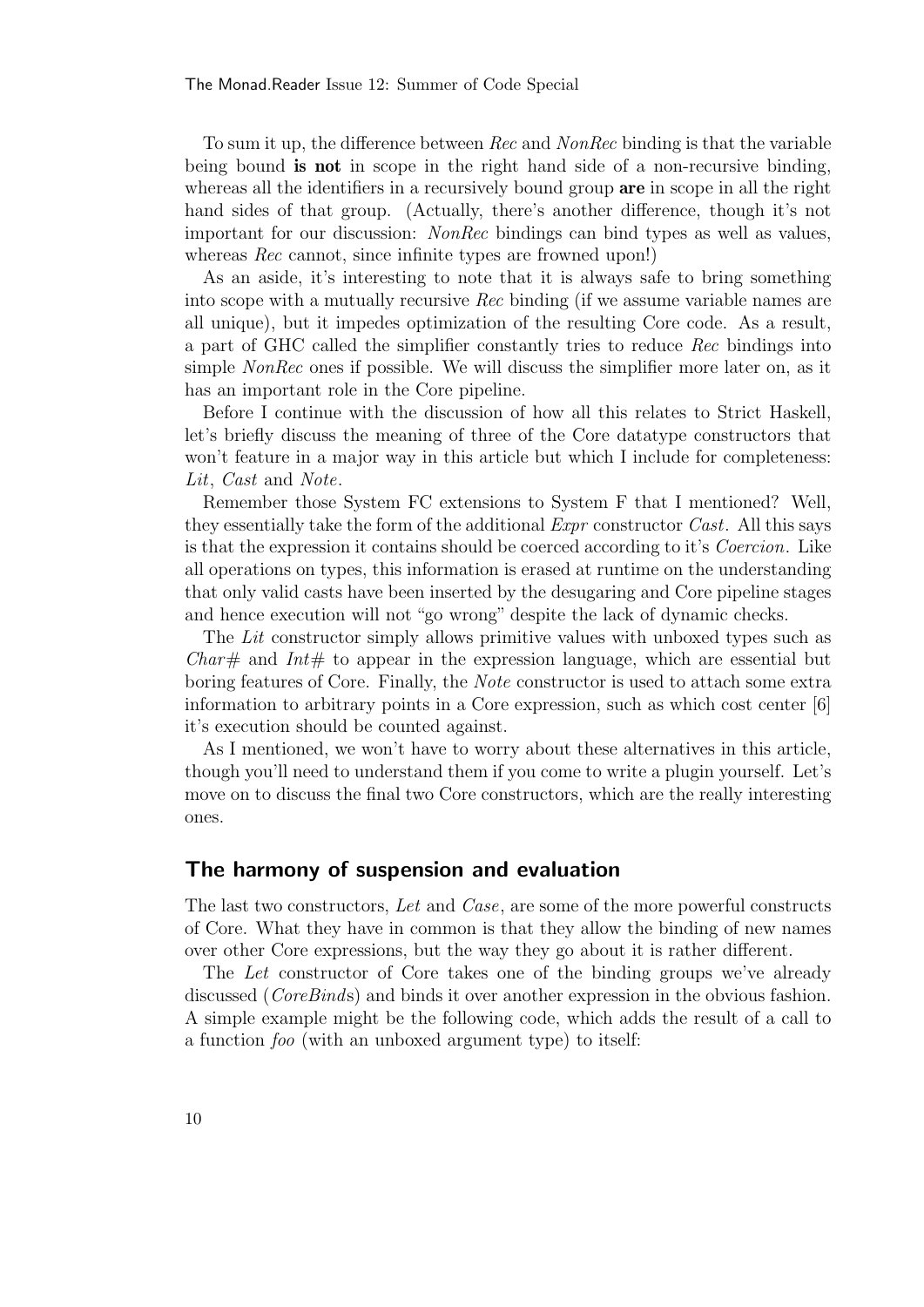let  $x = foo 10 \#$ in  $x + x$ 

This just turns into the following bit of *CoreExpr*:

Let (NonRec  $x$ \_bndr (App (Var foo\_bndr)  $(Lit$   $(mkMachInt 10)))$  $(App (App (Var plus Int) (Var x_{bndr}))$  $(Var x_{bndr})$ 

The final Core constructor is *Case*. This is rather more involved than Let, because as well as binding a value it also performs a control flow action, selecting one of the case alternatives. Accordingly, the expression Case  $e\;b\;t\;alts$ , which represents a case statement, is read as the rather complicated statement "bind the expression  $e$  to the binder  $b$ , then do a case split on the outermost constructor of e in order to descend into the right-hand-side of the pattern matching alternatives alts (which all have type  $t$ ) which corresponds to that constructor".

I appreciate that this is quite a mouthful, so let's look at a concrete example incorporating a Case construct. Consider the following, rather contrived, Core language expression:

case (*Just* 10#) of wild  $(Just\ val) \rightarrow val$  $\overline{\phantom{0}}$   $\rightarrow$  20 #

You may notice that the syntax of a Core **case** construct differs somewhat that of Haskell, as it has an extra variable (called wild in our example, and b in our explanation of case above) after the of keyword. This is bound to the scrutinee (the expression scrutinised by the Case) and is included in the language because it turns out to make various optimizations easier to express.

If we were to render this fragment of Core into a CoreExpr syntax tree we obtain a value as follows :

 $Case (App (Var \$  dataConWrapId just\_data\_con)  $(Lit \$ <sup> $m kMachInt 10)$ </sup>  $wild\_bndr$ intPrimTy  $[(DEFAULT, [], Lit$  \$ mkMachInt 20) ,  $(DataAlt\ just\_data\_con, [val\_bndr], Var\ val\_bndr]$ 

Where the free variables just\_data\_con, wild\_bndr and val\_bndr (which are not provided directly by GHC) have been appropriately set up.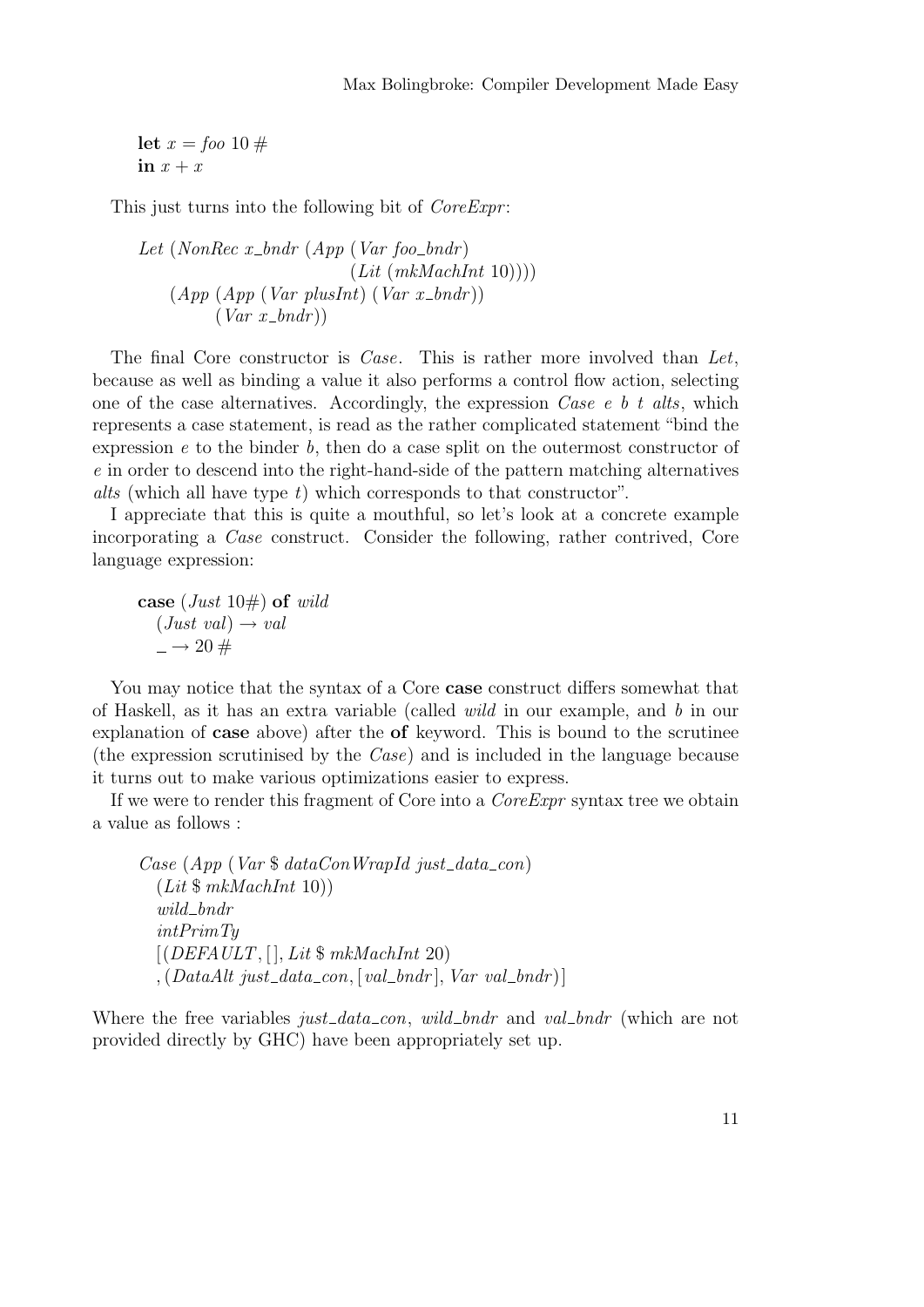One thing you may want to note is that the order of the alternatives in the list of the Case does not correspond to the order in which they are matched: actually, they are ordered according to a canonical order on the data constructor being matched by each alternative. This is because in Core a case expression cannot perform a nested pattern match, which makes the order in which matches are performed irrelevant.

For the purposes of this article, the most crucial difference between Let and Case is that when we compile a Let GHC generates code to create a **thunk** – a suspended computation – which may be evaluated by other code at a later time. This differs from a Case expression, which compiles into code which directly evaluates the expression being scrutinised just as far as it's outermost data constructor (into the so-called "weak head normal form"). The thunks are exactly what give Haskell it's non-strict evaluation strategy, so if we were to systematically replace Let with Case in the entire program we would just end up with a strict version of the input Haskell program! This is what we're going to explore in the next section of this article.

#### In which we junk the thunks

Now we're all experts in the facilities provided to us by GHC's Core language, let's put that knowledge to work in our new plugin. We begin by writing a small harness whose purpose is to inject our "strictifying" Core pass into the compiler pipeline: this is shown in Figure [3.](#page-12-0)

One thing you may not be familiar with in this code is the PHASE pragma. This serves to introduce a new compiler phase, and every Core pass must be associated with exactly one of those Core phases so the compiler can work out when in the Core pipeline it should be applied to the program being compiled. The constraints I've put on the StrictificationPhase in this example just ensure that it runs quite early in the pipeline, so we can get maximum benefit from any optimizations later in the pipeline. We rather hope that these optimizations will be able to use the new-found strictness of the program as modified by our pass to optimize much more aggressively than they would otherwise.

For further information on the use of the new *PHASE* pragma, which also has applications in the specification of rules and inlining, please see the GHC users guide [\[7\]](#page-16-6).

Another interesting feature of this code is the reference to a default Gentle SimplPass, which is an instruction to the compiler to invoke the "simplifier" I alluded to earlier. The simplifier is a built-in Core pass that performs many janitorial operations on the Core syntax tree, such as  $\beta$ -reduction, inlining, rule application, and reducing the amount of variable shadowing in the syntax tree. In this instance we are using a "gentle" invocation that instructs the simplifier to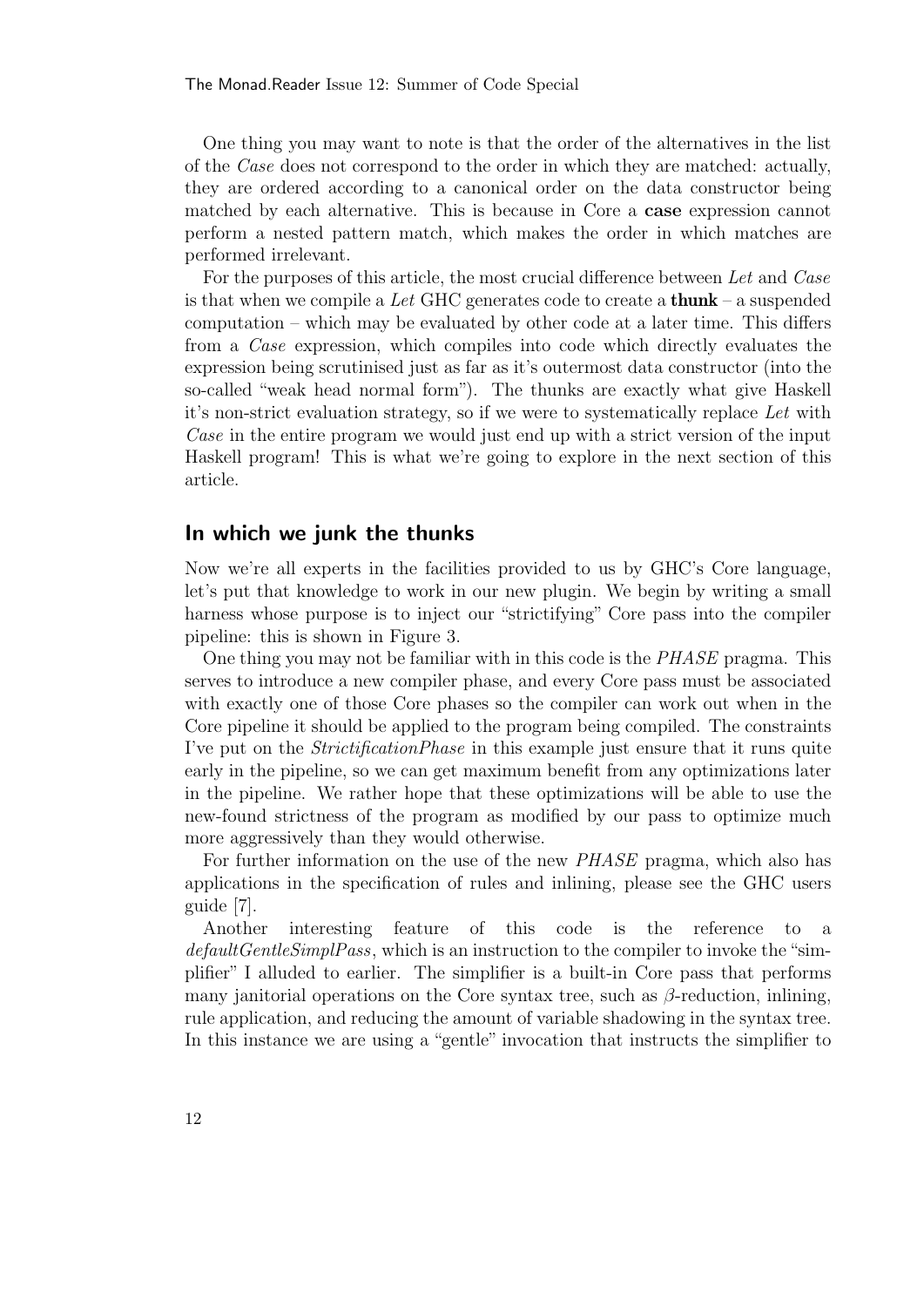```
{-# LANGUAGE TemplateHaskell #-}
module StrictifyPlugin (plugin) where
import GHCPlugins
import GHC .Prim (\{-\# PHASE InitialSimplification \#-\})
 \{\div\# \text{ PHASE}\text{ StrictificationPhase} > \text{InitialSimplification}, < 2 \#-\}plugin :: Plugin
plugin = defaultPlugingetPasses =do
    Just pass\_nm \leftarrow thNameToGhcNameM StrictificationPhasereturn [CoreToDo pass_nm
       (CoreDoPasses
         [defaultGentleSimplPass
         , CoreDoPluginPass (BindsToBindsPluginPass
           "Strictify" pass)
         ])
       ]
  }
pass :: [CoreBind] \rightarrow CoreM [CoreBind]pass = error "Read the rest of the article!"
```
<span id="page-12-0"></span>Figure 3: The basis for the strictifying plugin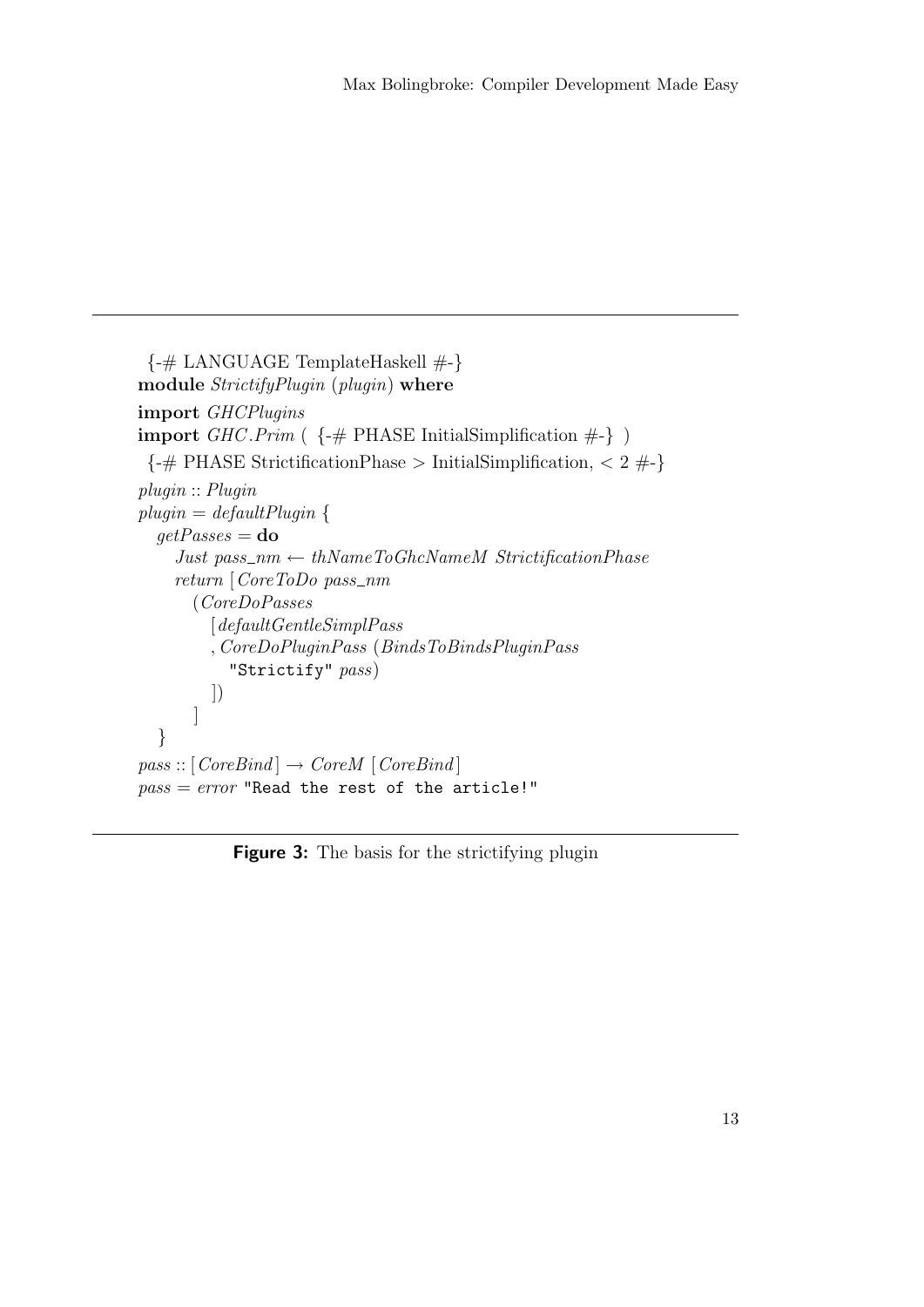do a minimal amount of optimization, but which does make it remove any spurious recursive lets which are binding non-recursive values. The motivation behind this is that the presence of these would impede the applicability of our strictifying pass, as I will discuss shortly.

As you can see, it's now up to us to write a function of type  $[CoreBind] \rightarrow$  $CoreM$  [CoreBind] that actually performs the strictification. The strictification process essentially requires us to replace every applicable Let with a Case, and I've chosen to implement this as a generic bottom-to-top traversal over the Core syntax tree. This means we need to write a function that takes an expression whose subcomponents have been strictified and strictifies that new expression.

One wrinkle we need to take account of when designing this function is that since:

$$
(e1 e2) = (\text{let } x = e2 \text{ in } e1 x) \text{ [for fresh } x]
$$

We also need to be careful to translate the arguments of applications. Indeed, GHC will transform Core into a slightly different "STG" representation before sending it off to code generation, and one thing done by that transformation is to turn all complex applications (i.e. application of arguments that are not just vanilla variables) into explicit lets to make it clear thunks are being introduced. However, as plugins work at the Core level we will have to deal with the fact that thunks may be implicitly introduced by an application for ourselves.

Furthermore, if we went around trying to strictify recursive bindings by using Case in some manner we would quickly find one of two things. Firstly, we might find that it is a function binding, in which case trying to evaluate them with Case is fruitless as functions are already values. Alternatively, we might find that they weren't functions but rather values defined using value recursion (e.g.  $ones = 1: ones$ ) – and making such things strict can introduce non-termination!

The resulting pass is presented, with inline commentary, in Figure [4.](#page-14-0) This is ready for use during compilation in just the same manner as with the simple "hello world" plugin I demonstrated in the previous section.

## Discriminating plugins use annotations

In the last section we lovingly crafted a compiler plugin that took whatever module it was compiled with, and made it all strict. Often, you would want your plugins to be a bit more selective, and only apply to a few carefully chosen values. You may even want to attach some extra information to those values to guide the transformation or analysis that the plugin performs: imagine, for example, annotating some functions with preconditions and postconditions in the style of Xu [\[8\]](#page-16-7) which are then checked by a theorem proving plugin.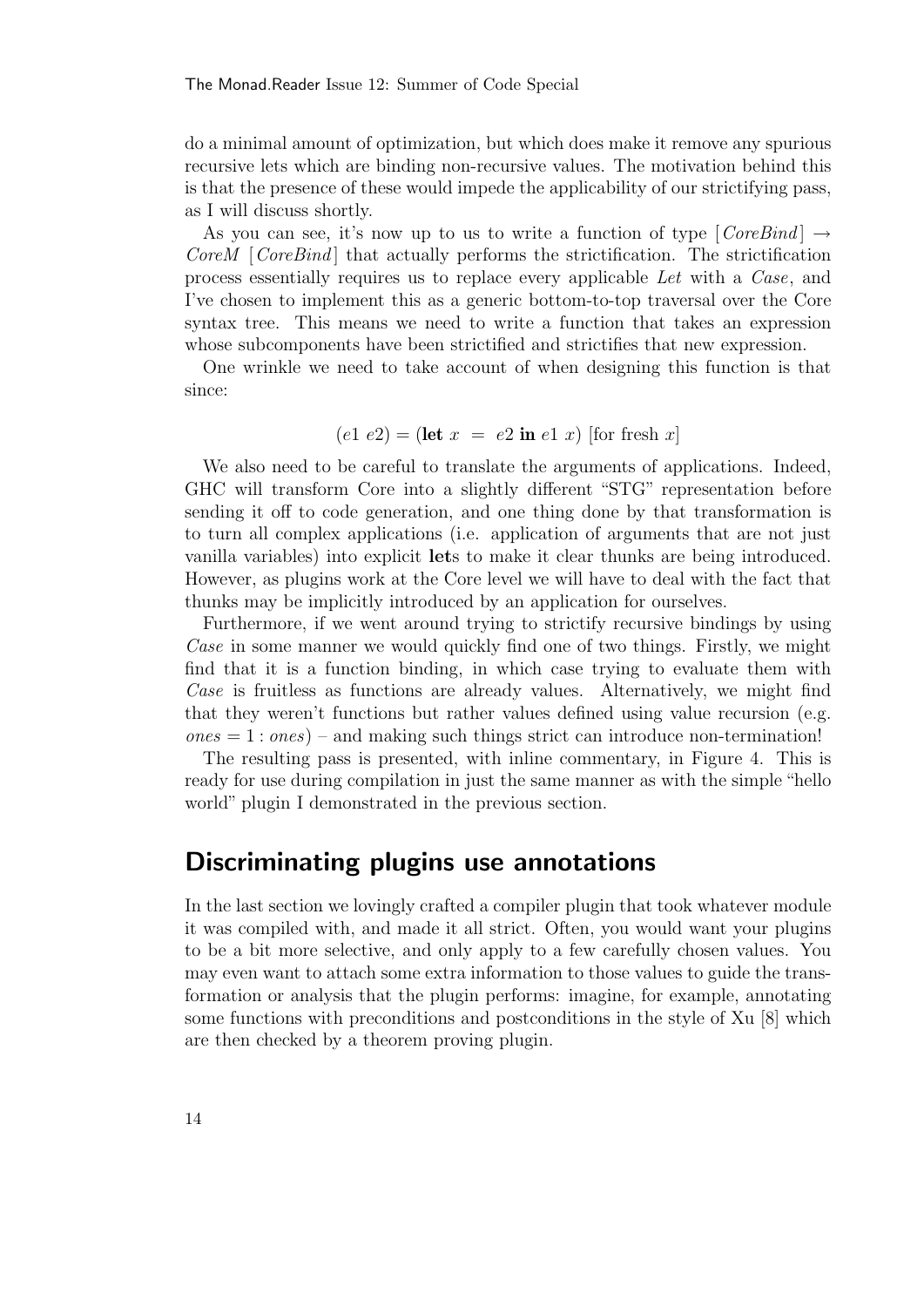```
\{-\# LANGUAGE PatternGuards \#-
import Data.Generics
import Data.Maybe
  -- Applies the generic traversal to the entire program,
  -- strictifying it
pass :: [CoreBind] \rightarrow CoreM [CoreBind]pass binds = everywhereM (mkM strictify Expr) binds
  -- The core generic traversal that strictifies
  -- an expression given that its subexpressions
  -- have been strictified already
strictifyExpr :: CoreExpr \rightarrow CoreM CoreExpr
strictifyExpr e@(Let (NonRec b e1) e2)| Type - \leftarrow e1 = return e -- This can occur if the Let
       -- is binding a type variable
   | otherwise = return (Case e1 b (exprType e2)
                  [(DEFAULT, [ ], e2 )])strictifyExpr e \mathcal{Q}(App \ e1 \ e2)= \cose e2 of -- Decides which sorts of arguments to e
                     -- we would like to strictify
     App \_\_ \rightarrow translateCase \_ \_ \_ \_ \_ \_ \_ \_ \_Cast \_\_ \rightarrow translate \_\_ -- May as well, these
     Note \rightharpoonup = \rightharpoonup translate \rightharpoonup \text{two} don't appear on
          -- types anyway
     \bar{z} \rightarrow return ewhere
     translate =do
          -- We must invent a new name to bind the
          -- evaluated thing to. The call to
          -- mkSysLocalM here generates such a new
          -- variable with the same type as e2 and
          -- the name "strict"
       b \leftarrow mkSysLocalM (fsLit "strict") (exprType e2)
       return (Case e2 b (exprType e)
          [(DEFAULT, [], App\text{ et } (Var\text{ }b))])strictifyExpr e = return e
```
#### <span id="page-14-0"></span>**Figure 4:** The main worker for the strictifying plugin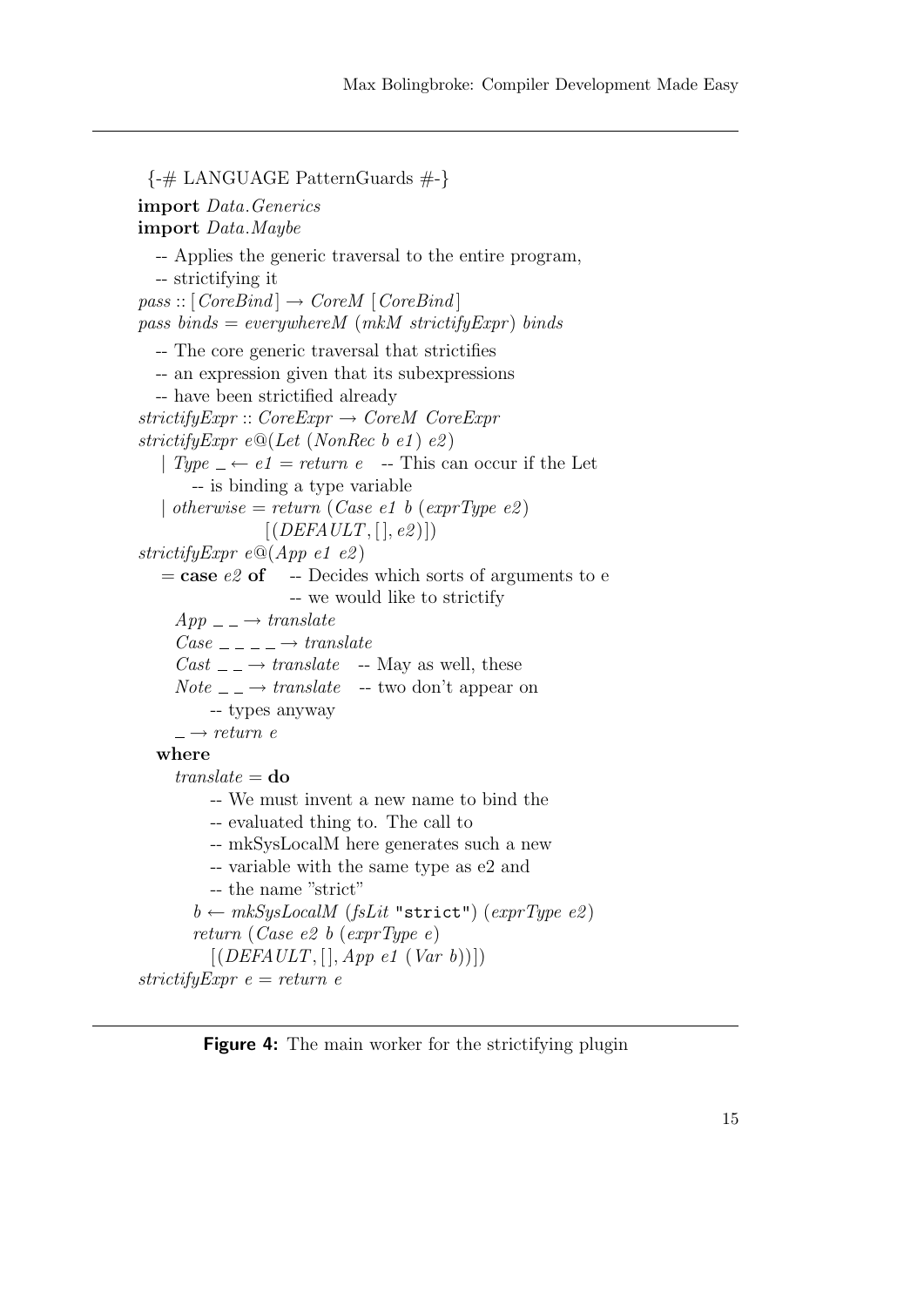The Monad.Reader Issue 12: Summer of Code Special

We're going to put the new GHC annotations system to work by demonstrating how we can use it to achieve the more mundane of these tasks: selecting some functions to strictify. Let's say that we want to declare an annotation  $StrictifyMe$ so that programs being compiled can include an annotation of this form:

```
\{-\# ANN myfunction StrictifyMe \#-
mylunction = ...
```
This makes use of GHC's new ANN pragma that can be used to decorate variables with arbitrary user-defined information. I'll discuss this further later, but for now it suffices to know that if we want to use our new custom  $StrictifyMe$  annotation, all we need is to have imported a module containing a data declaration like so:

{-# LANGUAGE DeriveDataTypeable #-} data  $StrictifyMode = StrictifyMe$ deriving (Typeable)

Now, given that our plugin has also imported the annotation-declaring module it becomes very straightforward to write a function to test if a binder has been marked as a candidate for strictification:

```
should Strictify :: CoreBndr \rightarrow CoreM Bool
shouldStrictify bndr = fmap (\neg null)findAn notations (Named Target (getName <i>bndr</i>)):: \textit{CoreM} \; [\textit{StrictifyMode}]
```
This check can be incorporated into our original strictification pass straightforwardly, by having the *pass* function of Figure [4](#page-14-0) only perform the generic traversal on suitably annotated top-level binders.

As I alluded to earlier, annotations can do a lot more than this: in particular, they can carry data around, and apply to types and modules as well as normal identifiers. Further details on how this works will be available in the fullness of time in the GHC users guide [\[7\]](#page-16-6), but in the meantime you may find some useful information on the GHC wiki [\[9\]](#page-16-8).

## **Conclusions**

I hope this sample has given you a bit of a taste for the power of some of the new facilities added to GHC as part of this Google Summer of Code project: not only compiler plugins, but a new phase control and annotations system are now available for GHC users to make use of!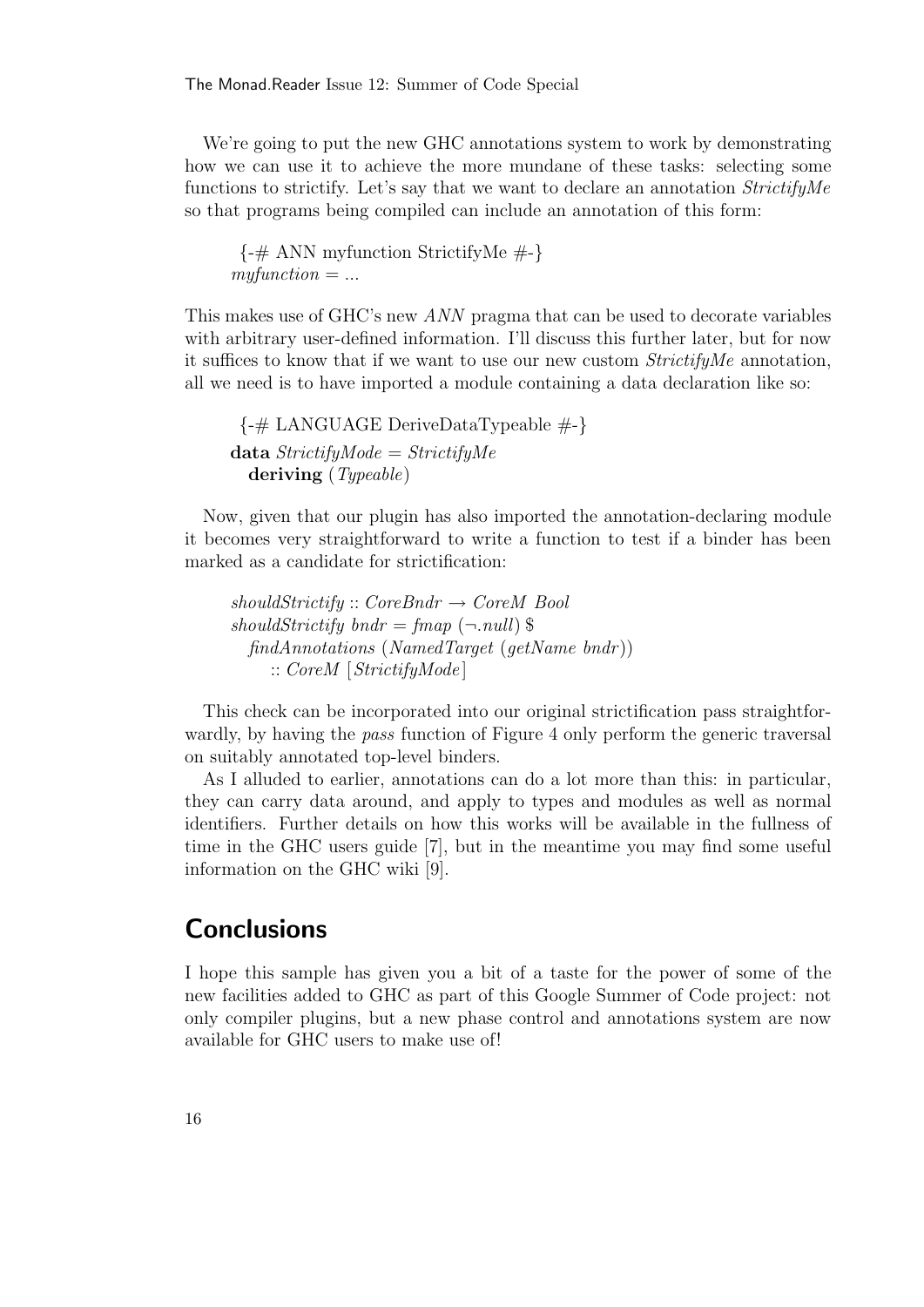The big caveat with what I've shown you is that none of it is yet merged into GHC, and in all likelihood there will be some further tweaks to how it all fits together before the release. I hope to have the new facilities incorporated the 6.12 release of GHC.

I'm very much looking forward to seeing the uses to which the Haskell community will put the new-found power of compiler plugins, so if I've managed to whet your appetite for a little compiler engineering, please try out the plugin faciliets when they are released! Much more information about how to get started writing plugins is available to support you. Firstly, you can see a version of the sample plugin I developed in this article, along with some others, at *code.haskell.org* [\[10,](#page-16-9) [11,](#page-16-10) [12\]](#page-17-0). Secondly, as part of the Summer of Code considerable amounts of documentation were made available about the internals of GHC and the GHC API by myself and Thomas Schilling: this will all be available with your GHC release from 6.10 onwards. Lastly, don't forget that you can ask questions about particular things you're stuck on either on the Glasgow Haskell Compiler Users mailing list [\[13\]](#page-17-1), the developers list [\[14\]](#page-17-2) or in the  $\# ghc \text{ IRC channel on } \text{freenode.net}.$ 

Best of luck!

## **References**

- <span id="page-16-0"></span>[1] <http://www.haskell.org/ghc/>.
- <span id="page-16-1"></span>[2] Simon Peyton Jones. Call-pattern specialisation for Haskell programs (2007). [http:](http://research.microsoft.com/~simonpj/papers/spec-constr/spec-constr.pdf) [//research.microsoft.com/~simonpj/papers/spec-constr/spec-constr.pdf](http://research.microsoft.com/~simonpj/papers/spec-constr/spec-constr.pdf).
- <span id="page-16-2"></span>[3] <http://www.haskell.org/th/>.
- <span id="page-16-3"></span>[4] Simon Peyton Jones. System F with type equality coercions (2007). [http://](http://research.microsoft.com/%7Esimonpj/papers/ext%2Df/fc-tldi.pdf) [research.microsoft.com/%7Esimonpj/papers/ext%2Df/fc-tldi.pdf](http://research.microsoft.com/%7Esimonpj/papers/ext%2Df/fc-tldi.pdf).
- <span id="page-16-4"></span>[5] [http://en.wikipedia.org/wiki/System\\_F](http://en.wikipedia.org/wiki/System_F).
- <span id="page-16-5"></span>[6] [http://www.haskell.org/ghc/docs/latest/html/users\\_guide/profiling.](http://www.haskell.org/ghc/docs/latest/html/users_guide/profiling.html) [html](http://www.haskell.org/ghc/docs/latest/html/users_guide/profiling.html).
- <span id="page-16-6"></span>[7] [http://www.haskell.org/ghc/docs/latest/html/users\\_guide/pragmas.html](http://www.haskell.org/ghc/docs/latest/html/users_guide/pragmas.html).
- <span id="page-16-7"></span>[8] Dana N. Xu. Extended static checking for Haskell (2006). [http://www.cl.cam.](http://www.cl.cam.ac.uk/~nx200/research/escH-hw.ps) [ac.uk/~nx200/research/escH-hw.ps](http://www.cl.cam.ac.uk/~nx200/research/escH-hw.ps).
- <span id="page-16-8"></span>[9] <http://hackage.haskell.org/trac/ghc/wiki/Plugins/Annotations>.
- <span id="page-16-9"></span>[10] <http://code.haskell.org/strict-ghc-plugin>.
- <span id="page-16-10"></span>[11] <http://code.haskell.org/cse-ghc-plugin>.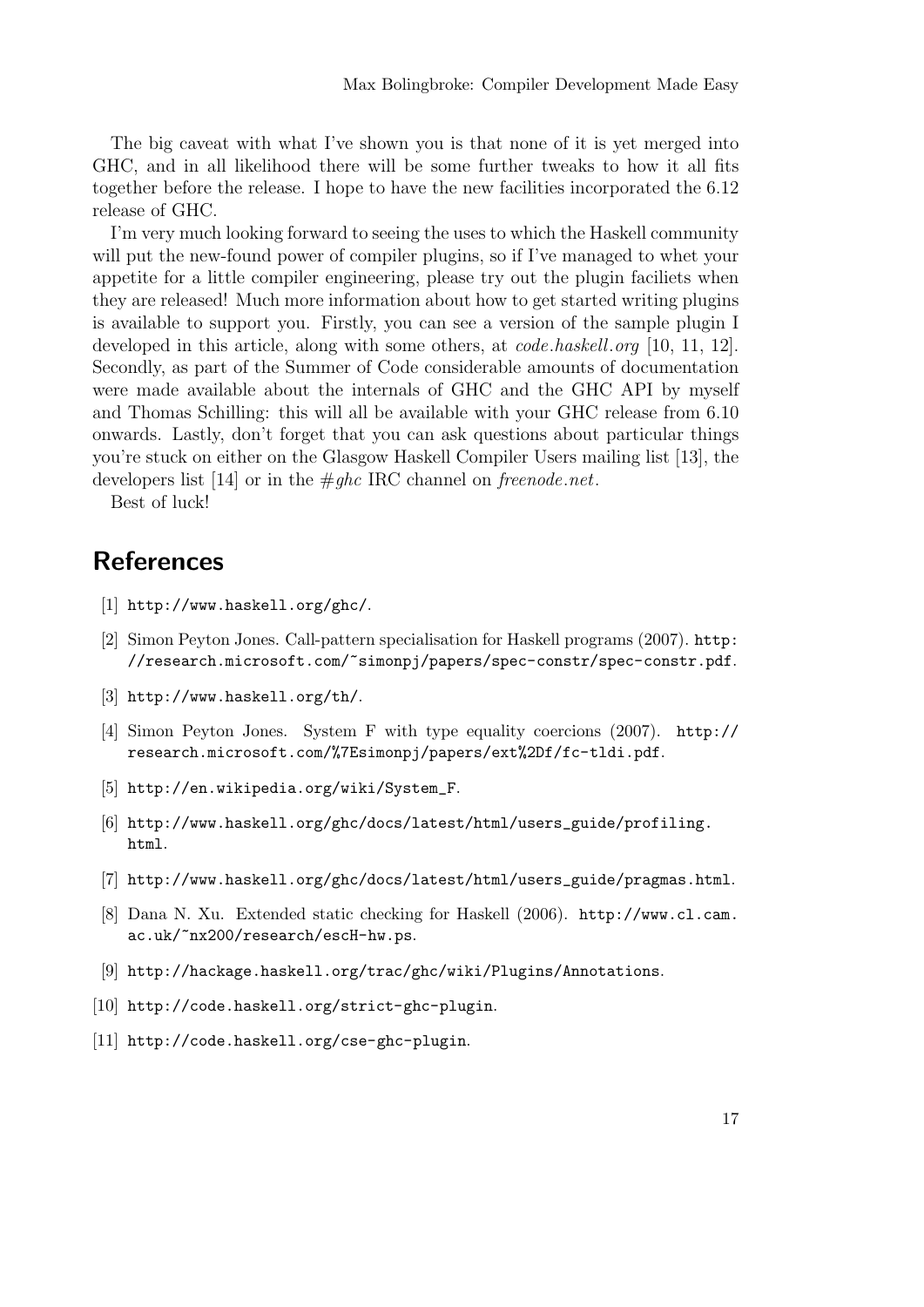The Monad.Reader Issue 12: Summer of Code Special

- <span id="page-17-0"></span>[12] <http://code.haskell.org/depth-analysis-ghc-plugin>.
- <span id="page-17-1"></span>[13] <http://www.haskell.org/mailman/listinfo/glasgow-haskell-users>.
- <span id="page-17-2"></span>[14] <http://www.haskell.org/mailman/listinfo/cvs-ghc>.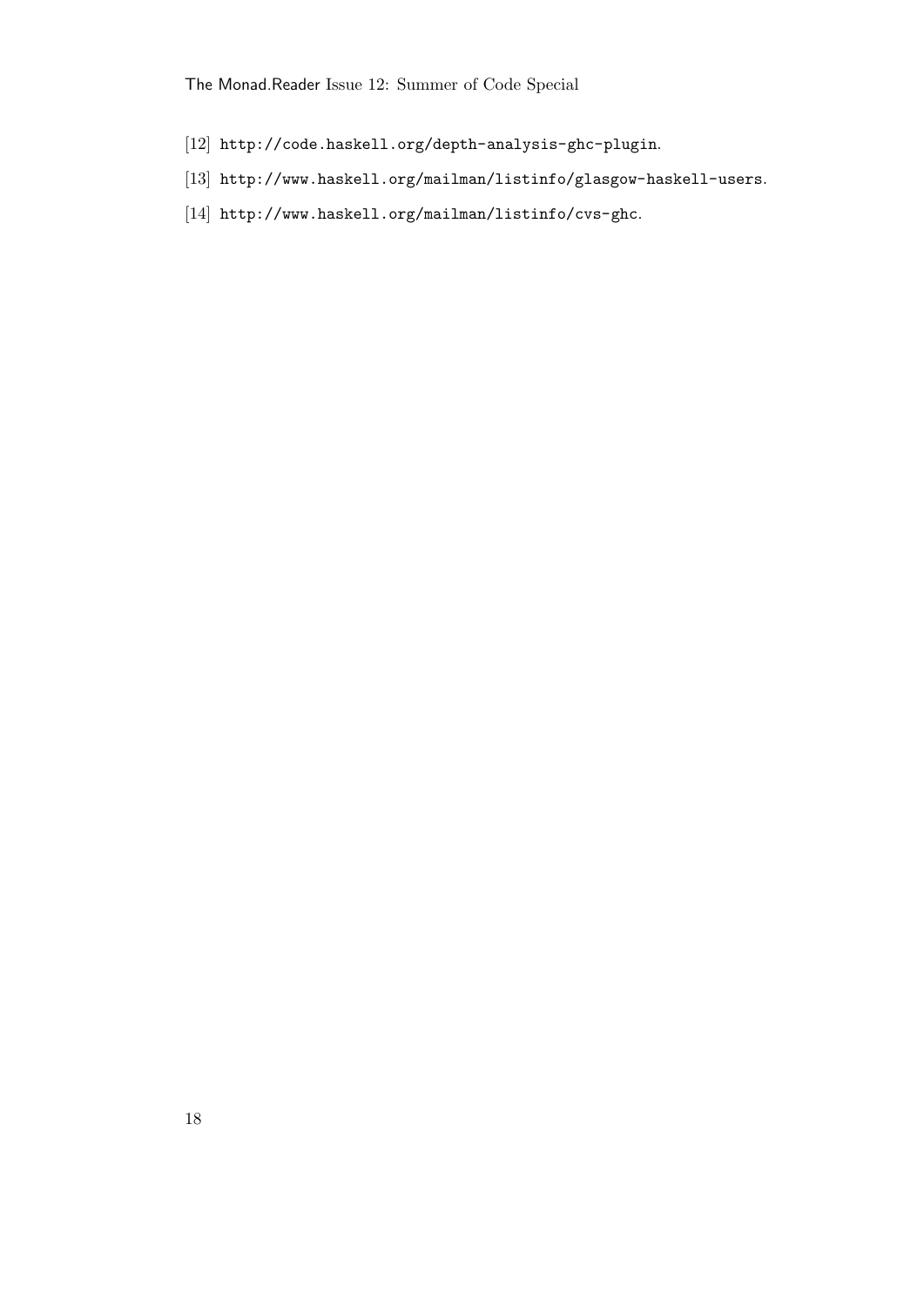## Appendix

data Expr b  $= Var Id$ | Lit Literal  $\mid App \text{ (Expr } b) \text{ (Arg } b)$  $Lam \; b \; (Expr \; b)$ | Let  $(Bind b)$   $(Expr b)$  $| Case (Expr b) b Type [Alt b]$ | Cast (Expr b) Coercion | Note Note (Expr b) | Type Type type  $Arg b = Expr b$ type  $Alt b = (AltCon, [b], Expr b)$ data Bind  $b = \text{NonRec } b \text{ (Arg } b)$  $\mid Rec [(b,(Expr b))]$ type  $CoreExpr = Expr$  Id type  $CoreArg = Arg$  Id type  $CoreAlt = Alt Id$ type  $CoreBind = Bind Id$ 

<span id="page-18-0"></span>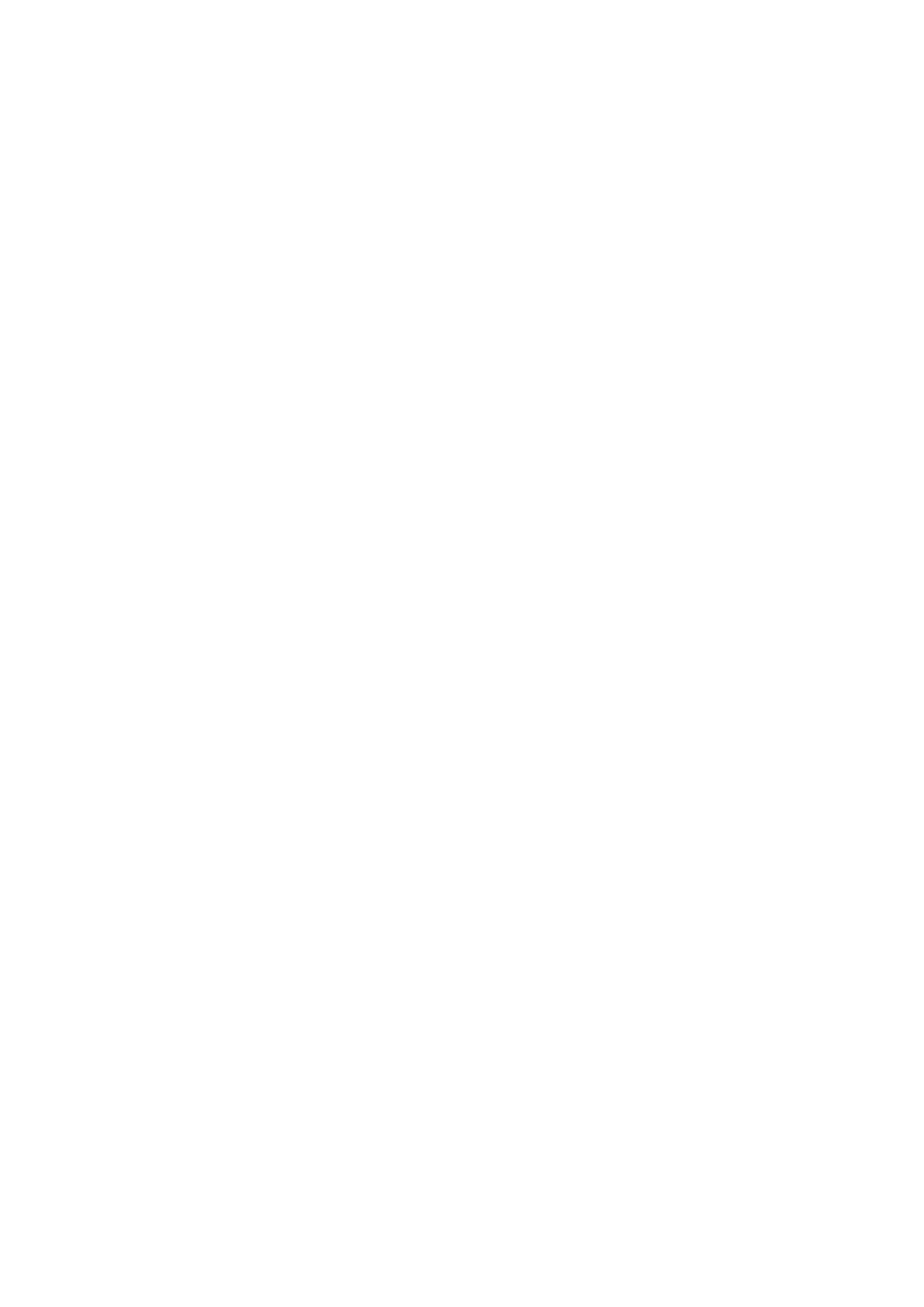# How to Build a Physics Engine

by Roman Cheplyaka (roma@ro-che.info)

<span id="page-20-0"></span>This article describes my experience in building physics engine as Summer of Code project mentored by Haskell.org.

## About the project

A physics engine is a program or library which predicts evolution of a system according to the laws of physics. It does so by performing a simulation; values such as position, velocity etc. are recomputed iteratively at consecutive moments in time.

Physics engines today have many applications, ranging from engineering to animation to virtual reality. For many of these, the speed of the simulation is crucial, while the number of bodies may increase arbitrarily. The natural way to ensure good performance is to make the simulation parallelizable.

Data Parallel Haskell (DPH) [\[1\]](#page-24-0) is an extension to GHC which allows writing parallel (more precisely, data parallel) programs rather easily. Hence the idea of the project to implement a high-performance physics engine using DPH.

This project got the name Hpysics. From the project's weblog [\[2\]](#page-24-1):

Most of the Summer of Code projects deal with existing projects. However, I'm going to create the new one. And every project needs some name.

So for now I'll pick up the codename hpysics – it's "physics" with two first letters swapped. The first "h" indicates that engine is written in Haskell (this is a convention which lots of Haskell projects use).

The latest source code is available from the darcs repository [\[3\]](#page-24-2). Some other information (including a link to the demo video) is available on the project's homepage [\[4\]](#page-24-3).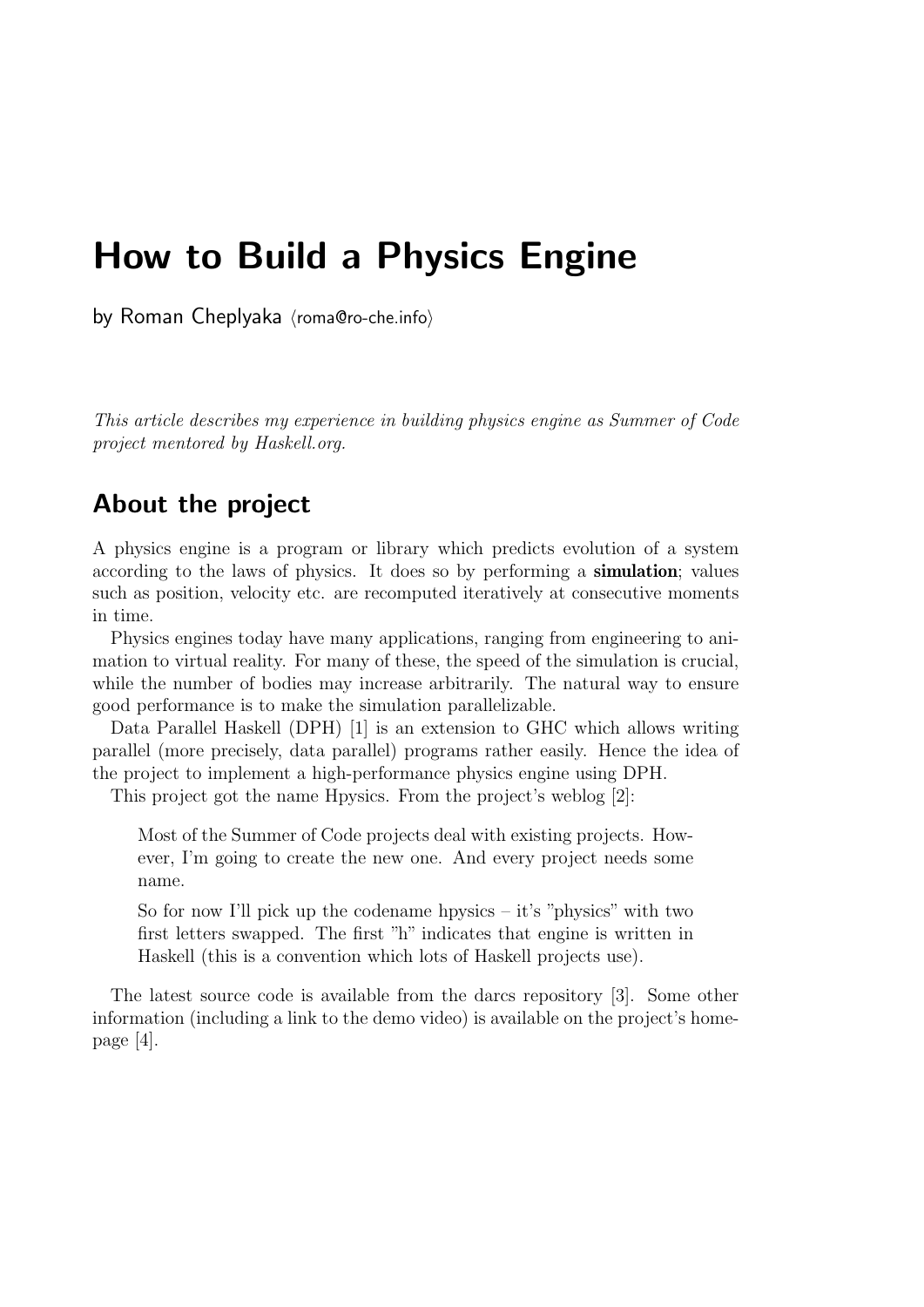I'm going to present my work in two articles. This one will describe general tasks and problems which arise when implementing a physics engine. Another one will dive more deeply into DPH and how it can be used in dynamic simulation.

## Limitations

The simulated world is three-dimensional Euclidean space.

The simulated bodies are **rigid**. This means that the shape of the bodies does not change during the simulation. Also, there's currently no support for articulated bodies (although it may be added in future).

All bodies have a convex polyhedral shape. Other convex shapes can be approximated by polyhedra with arbitrary precision. Non-convex shapes can be represented by the union of disjoint convex shapes.

Furthermore, the engine assumes that the only forces that have impact on the bodies are gravity and contact forces which appear when several bodies collide.

### Basic simulation

Consider the world consisting of just one body. It has some constant parameters (mass, shape, inertia) and variable parameters (position, orientation, linear and angular velocities). The goal of the simulation is to compute variable parameters at the next moment of time based on their current values.

Since we have a single body, no collisions are possible, so the body moves with the constant acceleration of g.

Linear velocity and position (of the center of mass) evolves as follows:

$$
v' = v + g\Delta t,
$$
  

$$
x' = x + v\Delta t + \frac{g\Delta t^2}{2}
$$

where  $\Delta t$  denotes the step of the simulation.

The above formulas represent the solution to the system of ordinary differential equations  $v = dx/dt$ ,  $a = dv/dt$ .

Similar equations arise when we consider the rotational component of motion, namely orientation and angular velocity, however, they have no such simple analytic solution. Nevertheless, we can solve the system using approximate numeric methods, e.g. Euler or Runge-Kutta algorithms. Interested readers can read more in Appendix 4 of Mirtich's thesis [\[5\]](#page-24-4)

The code is in Hpysics/Simulation.hs.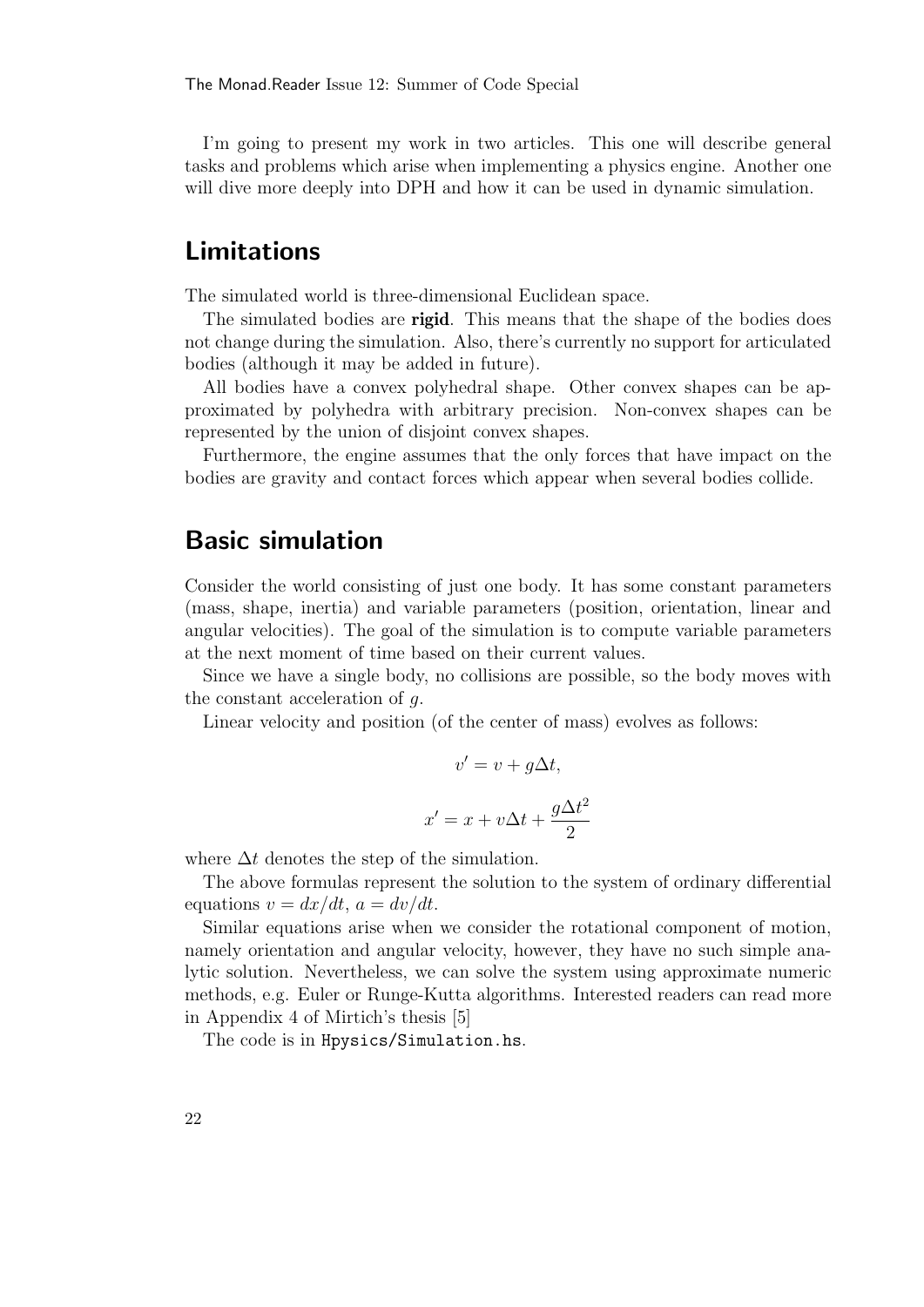## Dealing with collisions

We see that in the absence of collisions performing the simulation is a simple task. What changes when we take several bodies and allow them to collide?

Well, two new problems appear. At each step we need to check whether any collisions occurred, and if so, correct each of the colliding bodies' velocities to ensure non-penetration of the rigid bodies. The first task lies in the field of computational geometry and is known as collision detection. The second task lies in the field of physics and is known as collision response.

#### Collision detection

The main task of the collision detection is, given two shapes in the space, detect whether they intersect. Despite the simplicity of the formulation, this problem is not trivial and was studied by many scientists, and several algorithms were proposed. Most of them deal with polyhedral shapes.

The Lin-Canny algorithm is easy to understand and is quite beautiful. If you have some free time left after reading this TMR issue, I recommend you to download Mirtich's thesis [\[5\]](#page-24-4) and read his brief overview of the algorithm and the underlying theory (p. 22-24).

On the other hand, there are several problems with it. First, the procedure described above works only if two bodies do not really intersect. This does not seem useful, considering that our goal is the detection of the intersection. To deal with this issue, collision is detected before it occurred by calculating decreasing distances between bodies and using numerical root finding.

The second problem is that the Lin-Canny algorithm heavily relies on the ability to find the closest points of two features, which is not an easy task.

In Hpysics I therefore used another algorithm, V-Clip ("Voronoi Clip") by Mirtich [\[6\]](#page-24-5). It does not suffer from both drawbacks of Lin-Canny, at the price of being not so beautiful and being specialized to 3-dimensional space (while Lin-Canny works in *n*-dimensional Euclidean space). It is worth noting that V-Clip is, in fact, based on the Lin-Canny algorithm.

The code is in Hpysics/VClip.hs.

#### Bounding volumes

Since we need to make many (i.e.  $O(n^2)$ ) one-to-one collision checks, it is natural to make them as cheap as possible. One solution is to construct bounding volumes. The idea is simple: if each of bodies lies in another volume and the volumes do not intersect, then the bodies themselves do not collide.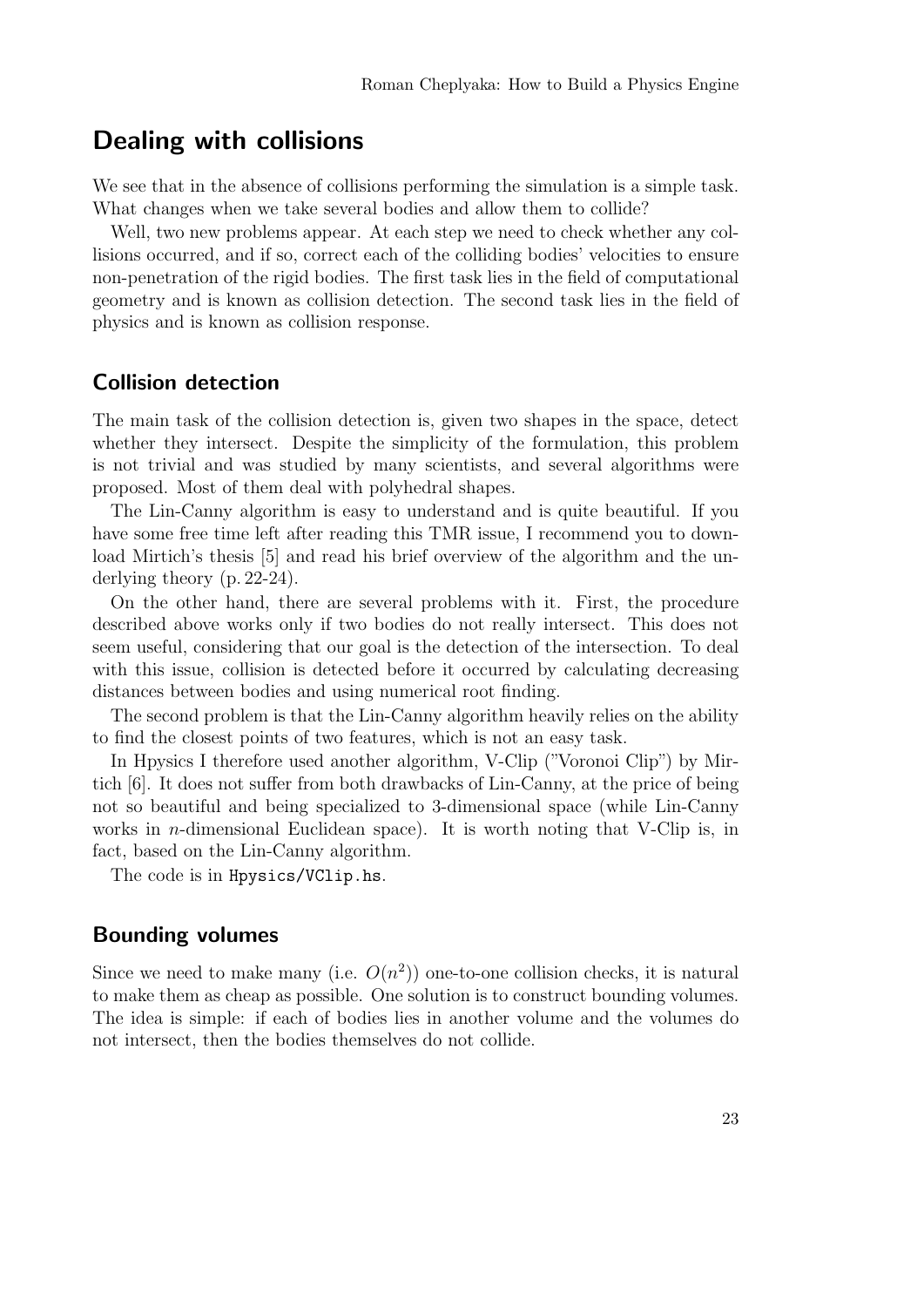The Monad.Reader Issue 12: Summer of Code Special

Of course, the kind of bounding volumes is chosen to simplify collision checks for them. Most popular choices include axis-aligned bounding boxes (AABB), oriented bounding-boxes (OBB) and bounding spheres. In Hpysics, I chose bounding spheres with the center in the body's center of mass, as they are rotationally invariant and thus do not need to be recomputed in each step. The other reason is that they are well-suited for binary space partition trees, which are discussed below.

The code is in Hpysics/BoundingSphere.hs.

#### Broad phase

The bounding volumes optimization, even though it speeds up simulation, does not reduce algorithmic complexity. In order to address this issue, broad phase collision detection was invented. The idea is to divide the space into regions and check only those pairs of bodies which (at least partially) lie in one region.

Again, several algorithms and data structures are available here, including octrees, k-d trees and BSP trees. All of them are trees in the sense that they recursively subdivide space and represent a hierarchy of regions as a tree. They differ in how dividing hyperplanes are chosen and how many children each tree node has.

The code is in Hpysics/BSP.hs (incomplete).

#### Collision response

After we have detected a collision, contact forces should be applied to bodies to ensure their non-penetration. There are several methods to compute these forces: penalty, linear complementarity problem, impulse-based [\[5\]](#page-24-4) and singular value decomposition [\[7\]](#page-25-0) (the last two look especially promising, for reasons described in the cited papers).

Hpysics currently employs a very simple strategy for resolving collisions, similar to the one described by Moore and Wilhelms [\[8\]](#page-25-1). When two bodies collide, we apply opposite impulses to them  $(R \text{ and } -R)$ .

Let  $v_i$  and  $\omega_i$  denote linear and angular velocities before collision, and  $\bar{v}_i$ ,  $\bar{\omega}_i$ after. From the law of conservation of linear momentum we get three 6 equations (remember, we are in 3D):

$$
m_1\bar{v}_1 = m_1v_1 + R,
$$
  

$$
m_2\bar{v}_2 = m_2v_2 - R.
$$

Similarly, due to conservation of angular momentum we have

$$
I_1\bar{\omega}_1 = I_1\omega_1 + \rho_1 \times R,
$$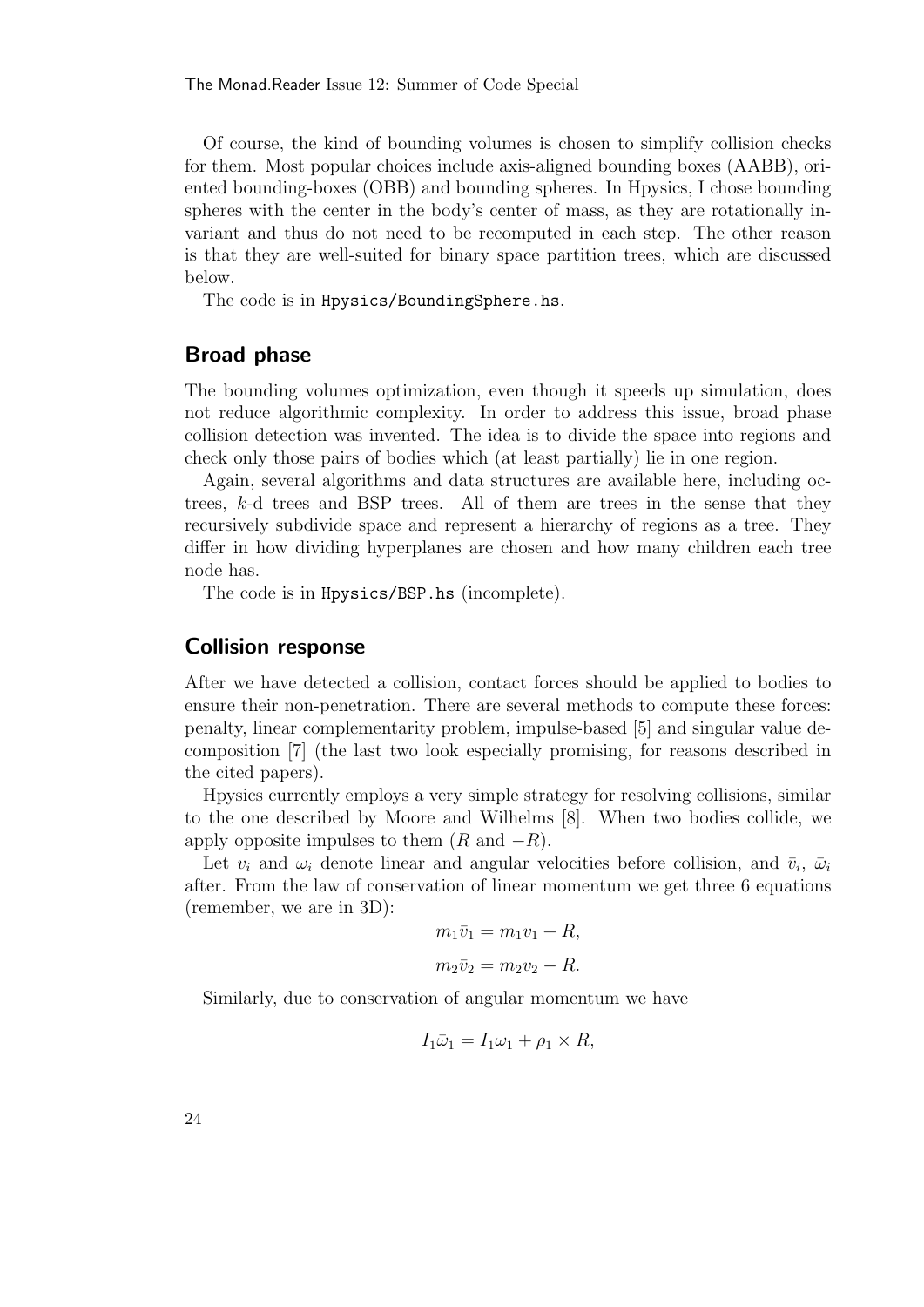$$
I_2\bar{\omega}_2 = I_2\omega_2 - \rho_2 \times R.
$$

We introduce a collision frame  $i, j, k$  of orthonormal vectors, such that i and j lie in the plane of collision. Two equations follow from the assumption that there's no friction, so the impulse  $R$  is perpendicular to the collision plane:

$$
R \cdot i = 0,
$$

$$
R \cdot j = 0.
$$

The last equation is the most interesting. Moore and Wilhelms write it as

$$
(\bar{v}_2 + \bar{\omega}_2 \times \rho_2 - \bar{v}_1 - \bar{\omega}_1 \times \rho_1) \cdot k = 0,
$$

assuming that collision is completely unelastic (here  $\rho_i$  is the vector pointing from the center of mass to the collision point). This produced collisions that did not look realistic. Here is how I rewrote it:

$$
(\bar{v}_2 + \bar{\omega}_2 \times \rho_2 - \bar{v}_1 - \bar{\omega}_1 \times \rho_1) \cdot k = \alpha(v_2 + \omega_2 \times \rho_2 - v_1 - \omega_1 \times \rho_1) \cdot k.
$$

Here  $\alpha$  is the coefficient of restitution. Given  $\alpha = 0$ , we get the Moore-Wilhelms equation. When  $\alpha = 1$ , we have completely elastic collision. For values of  $\alpha$  in between we can get quite realistic results.

We end up with 15 (scalar) equations, and 15 (scalar) unknowns:  $R, \bar{v}_1, \bar{v}_2, \bar{\omega}_1, \bar{\omega}_2$ . The system of equations is then solved using Gauss-Jordan elimination with maximal pivoting.

The code is in Hpysics/Collision.hs.

## References

- <span id="page-24-0"></span>[1] Data parallel haskell homepage. [http://www.haskell.org/haskellwiki/GHC/](http://www.haskell.org/haskellwiki/GHC/Data_Parallel_Haskell) [Data\\_Parallel\\_Haskell](http://www.haskell.org/haskellwiki/GHC/Data_Parallel_Haskell).
- <span id="page-24-1"></span>[2] Hpysics weblog. <http://physics-dph.blogspot.com/>.
- <span id="page-24-2"></span>[3] Hpysics darcs repository. <http://code.haskell.org/hpysics>.
- <span id="page-24-3"></span>[4] Hpysics homepage. <http://haskell.org/haskellwiki/Hpysics>.
- <span id="page-24-4"></span>[5] Brian Mirtich. Impulse-based dynamic simulation of rigid body systems. Ph.D. thesis, University of California, Berkeley (1996). [http://www.kuffner.org/james/](http://www.kuffner.org/james/software/dynamics/mirtich/mirtichThesis.pdf) [software/dynamics/mirtich/mirtichThesis.pdf](http://www.kuffner.org/james/software/dynamics/mirtich/mirtichThesis.pdf).
- <span id="page-24-5"></span>[6] Brian Mirtich. V-clip: Fast and robust polyhedral collision detection. Technical report, ACM Transactions on Graphics (1998). [http://www.merl.com/reports/](http://www.merl.com/reports/docs/TR97-05.pdf) [docs/TR97-05.pdf](http://www.merl.com/reports/docs/TR97-05.pdf).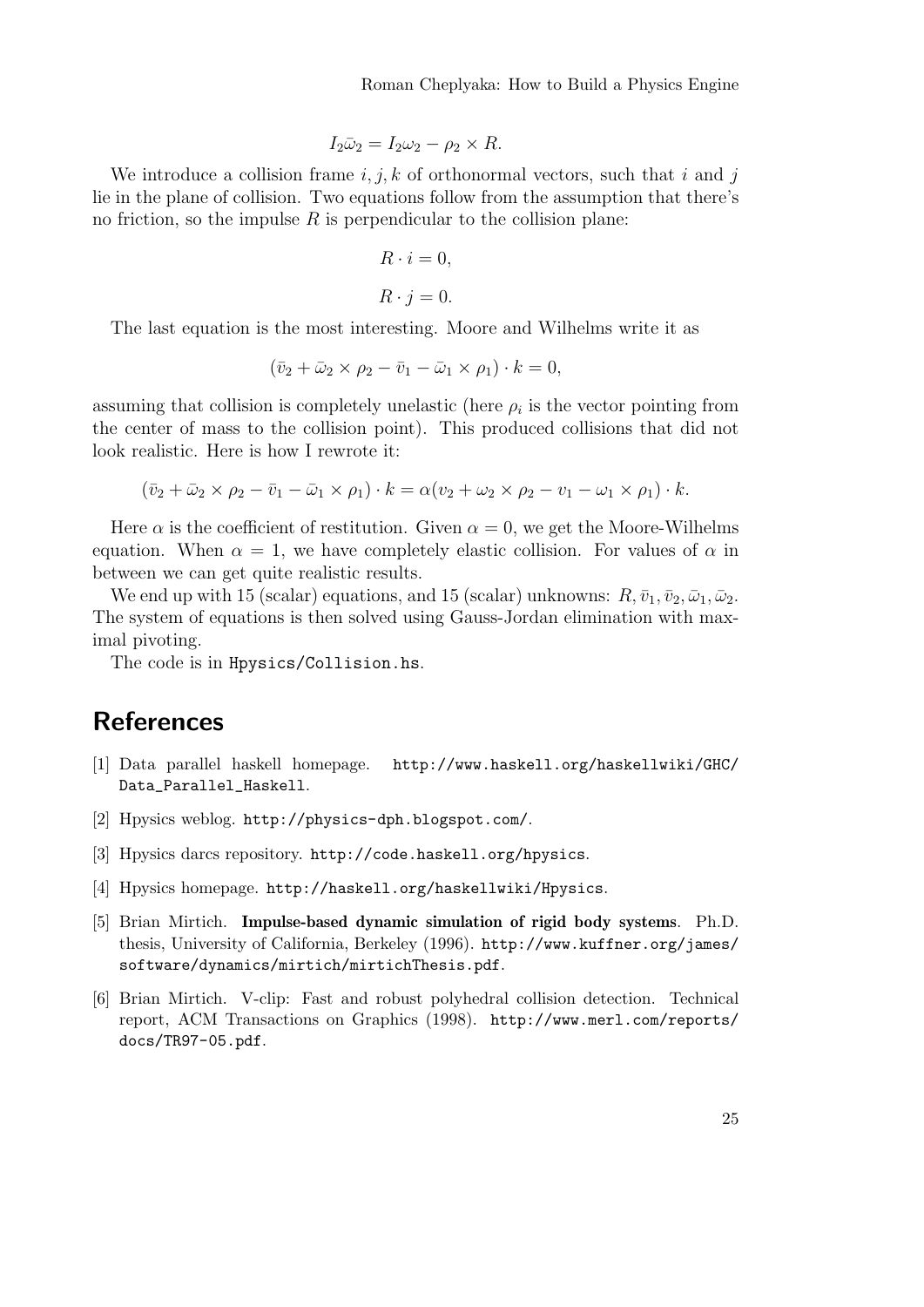- <span id="page-25-0"></span>[7] Brian Mirtich. Rigid body contact: Collision detection to force computation. Technical report, IEEE International Conference on Robotics and Automation (1998). <http://www.merl.com/reports/TR98-01/TR98-01.ps.gz>.
- <span id="page-25-1"></span>[8] Matthew Moore and Jane Wilhelms. Collision detection and response for computer animation. In SIGGRAPH '88: Proceedings of the 15th annual conference on Computer graphics and interactive techniques, pages 289–298. ACM, New York, NY, USA (1988). [http://www.cs.cornell.edu/Courses/cs667/2005sp/](http://www.cs.cornell.edu/Courses/cs667/2005sp/readings/moore88.pdf) [readings/moore88.pdf](http://www.cs.cornell.edu/Courses/cs667/2005sp/readings/moore88.pdf).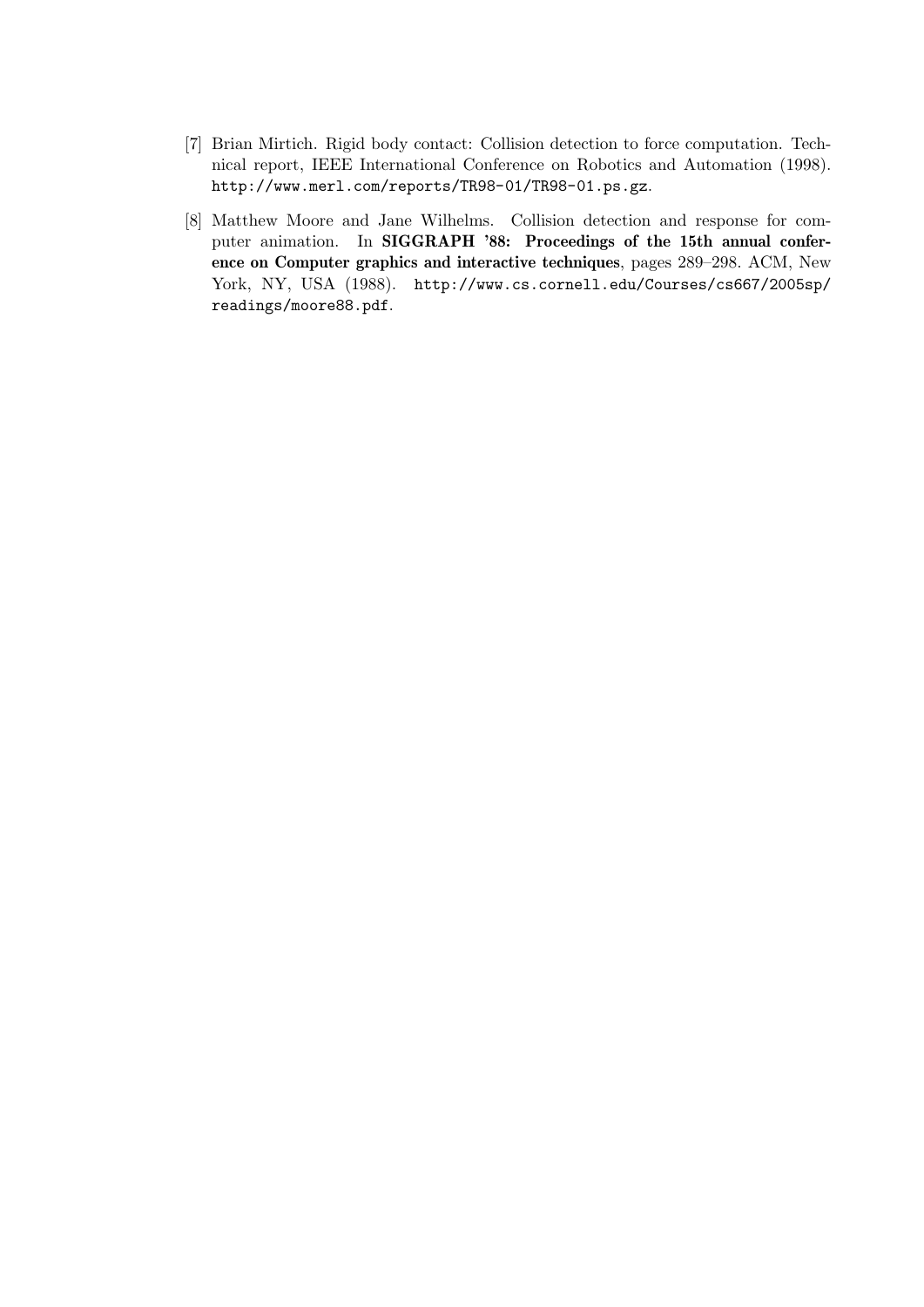# Hoogle Overview

by Neil Mitchell (ndmitchell@gmail.com)

<span id="page-26-0"></span>This article gives an overview of the Hoogle tool. We describe the history of Hoogle, the improvements that have been made this summer, and plans for future features. Finally, we discuss the design quidelines of Hoogle  $4$  – which may be of interest both to budding Hoogle developers and other Haskell projects. This article does not cover the theoretical background of Hoogle.

To try Hoogle online visit http://haskell.org/hoogle.

## Introduction

To quote from the Cabal description:

"Hoogle is a Haskell API search engine, which allows you to search many standard Haskell libraries by either function name, or by approximate type signature."

To explore what Hoogle is, and how it can be used, let's expand on some of those phrases:

Haskell Hoogle is written in Haskell, and is designed for Haskell programmers.

search engine Hoogle is a tool for searching, in a similar vein to Google.<sup>[1](#page-0-0)</sup>

- API Hoogle searches API's, or "Application Programmer Interfaces" the types and functions provided by a package.
- **standard libraries** By default, Hoogle will search the libraries that are shipped with most Haskell compilers. These libraries include base, array, time, mtl etc.

<sup>&</sup>lt;sup>1</sup>Hoogle has no affiliation to Google, and the name is intended as a homage.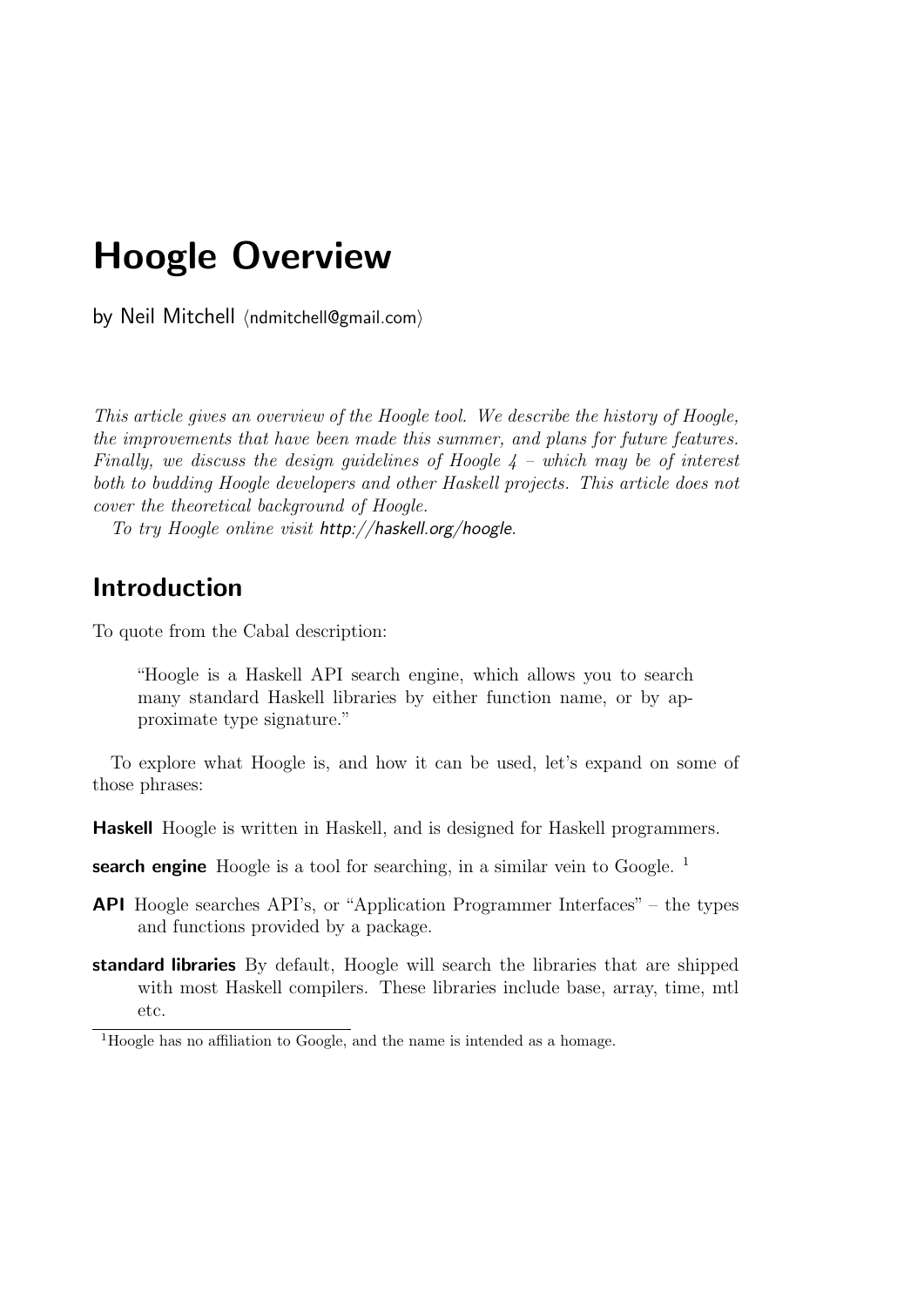| Hooghe Char -> Bool                                                            |                                                                                                         | Search                                                                                                                 | Manual   haskell.org |
|--------------------------------------------------------------------------------|---------------------------------------------------------------------------------------------------------|------------------------------------------------------------------------------------------------------------------------|----------------------|
| Searching for Char -> Bool                                                     |                                                                                                         |                                                                                                                        |                      |
| Data.Char isAlpha :: Char -> Bool                                              | scripts and modifiers letters). This function is equivalent to Data.Char.isLetter.                      | base ⊖ Selects alphabetic Unicode characters (lower-case, upper-case and title-case letters, plus letters of caseless  |                      |
| Data.Char isAlphaNum :: Char -> Bool                                           |                                                                                                         | base ⊕ Selects alphabetic or numeric digit Unicode characters.Note that numeric digits outside the ASCII range are     |                      |
| Data.Char isAscii :: Char -> Bool                                              |                                                                                                         | base $\oplus$ Selects the first 128 characters of the Unicode character set, corresponding to the ASCII character set. |                      |
| Data.Char isAsciiLower: Char -> Bool                                           | base @ Selects ASCII lower-case letters, i.e. characters satisfying both isAscii and isLower.           |                                                                                                                        |                      |
| Data.Char is AsciiUpper: Char -> Bool                                          | base $\bigoplus$ Selects ASCII upper-case letters, i.e. characters satisfying both isAscii and isUpper. |                                                                                                                        |                      |
| Data.Char isControl: Char -> Bool                                              |                                                                                                         | base $\bigoplus$ Selects control characters, which are the non-printing characters of the Latin-1 subset of Unicode.   |                      |
| Data.Char isDigit :: Char -> Bool<br>base @ Selects ASCII digits, i.e. '0''9'. |                                                                                                         |                                                                                                                        |                      |

<span id="page-27-0"></span>Figure 1: Hoogle web use.

- **function name** Searches can be performed by name, searching for substrings of function names. One use of Hoogle is as a fast index into Haddock documentation.
- type signature Searches can be performed by type signature, searching for functions of the appropriate type.
- **approximate** Hoogle tries to find the results you want, even if they don't quite match your actual search.

There are three main methods of using Hoogle:

- Web Interface The web interface is just like a normal web search engine, requiring no special software or installation. Just visit the website and enter your search terms. An example of the web interface is shown in Figure [1.](#page-27-0) URL: http://haskell.org/hoogle/
- Command Line The command line tool can be downloaded from Hackage [\[1\]](#page-34-0), and installed using the standard Cabal commands [\[2\]](#page-34-1). The command line tool has more options, and allows searches to be performed while offline. An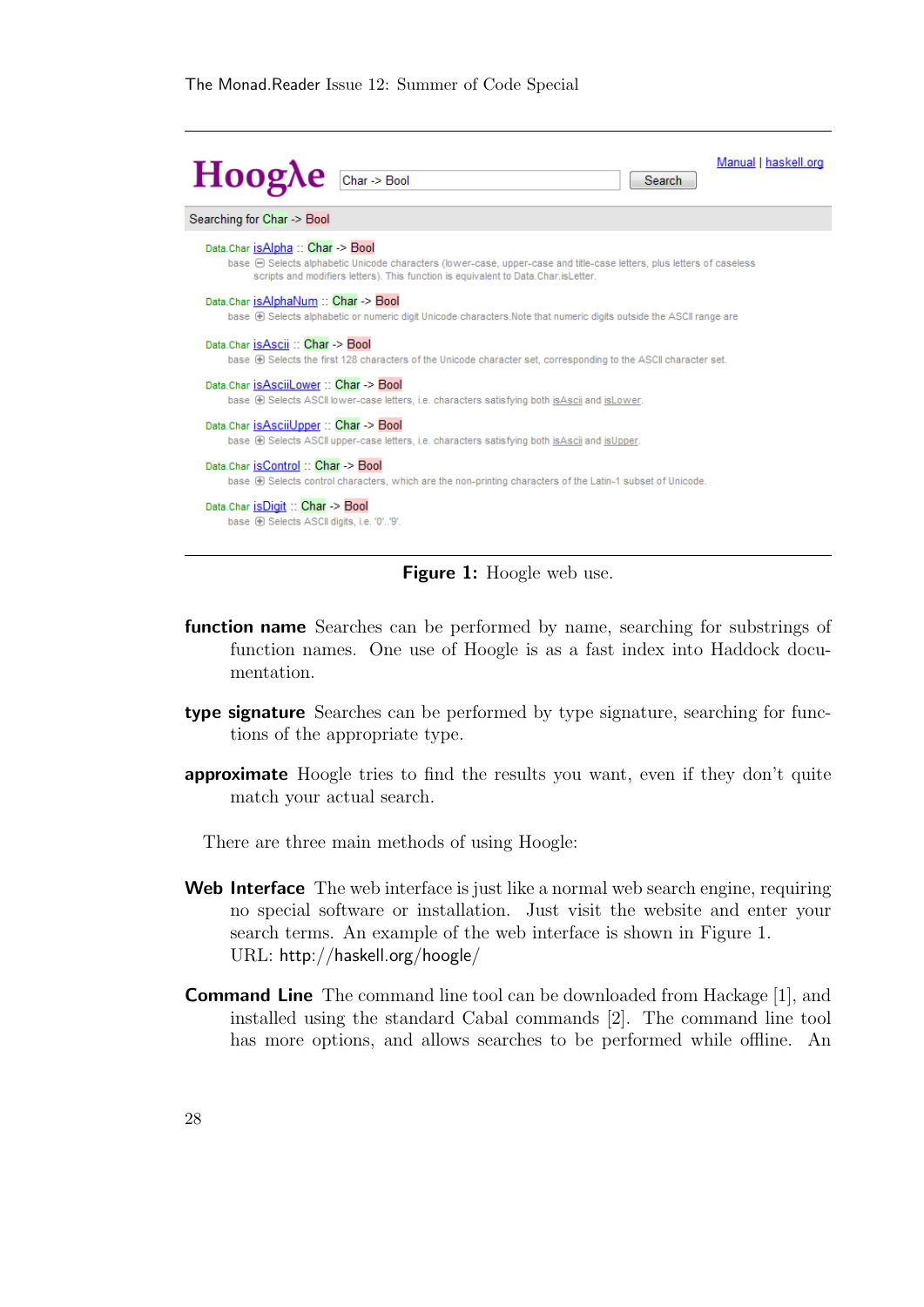```
[ndm@haskell]$ hoogle ord --count=5 --color
Data. Char ord :: Char -> Int
module Data.Ord
Prelude class Eq a => Ord a
Data. Ord class Eq a => Ord a
Test. QuickCheck. Poly type OrdALPHA = Poly OrdALPHA
Searching for: (a \rightarrow b) \rightarrow [a] \rightarrow<br>Prelude map :: (a \rightarrow b) \rightarrow [a] \rightarrowData. List map :: (a \rightarrow b) \rightarrow [a] \rightarrowControl. Parallel. Strategies parMap :: Strategy b -> (a -> b) -> [a] -> [b]
Prelude fmap :: Functor f \Rightarrow (a \rightarrow b) \Rightarrow f a \RightarrowControl. Applicative (\langle \hat{\varphi} \rangle) :: Functor f \Rightarrow (a \rightarrow b) \Rightarrow f
```
<span id="page-28-0"></span>Figure 2: Hoogle command line use.

example session is shown in Figure [2.](#page-28-0) URL: http://hackage.haskell.org/cgi-bin/hackage-scripts/package/hoogle

**Lambdabot Interface** When using Lambdabot [\[3\]](#page-34-2), you can invoke the Hoogle plugin with @hoogle.

## Version History

Hoogle is now over four years old, and has undergone four complete rewrites. This section describes each version.

#### Version 1

I started work on the original version of Hoogle before I started my PhD, with only basic Haskell knowledge, and long before I had ever encountered a Monad. Realising that my PhD was likely to be dominated by Haskell, I decided to develop a tool to help beginners (such as myself) find some of the useful functions located in the standard libraries. While learning Haskell I had watched experienced programmers take my code and simplify it significantly, by using some clever function whose existence I was unaware of. I wanted to perform the same tricks!

The initial version of Hoogle was web based, and relied on client-side Javascript to perform searches. The use of Javascript was unavoidable for a client-side web program, but even with my limited Haskell experience I longed for proper algebraic data types, pattern-matching and type-safety. The list of functions was obtained from the ZVON Haskell Reference [\[4\]](#page-34-3), who kindly provided all their function data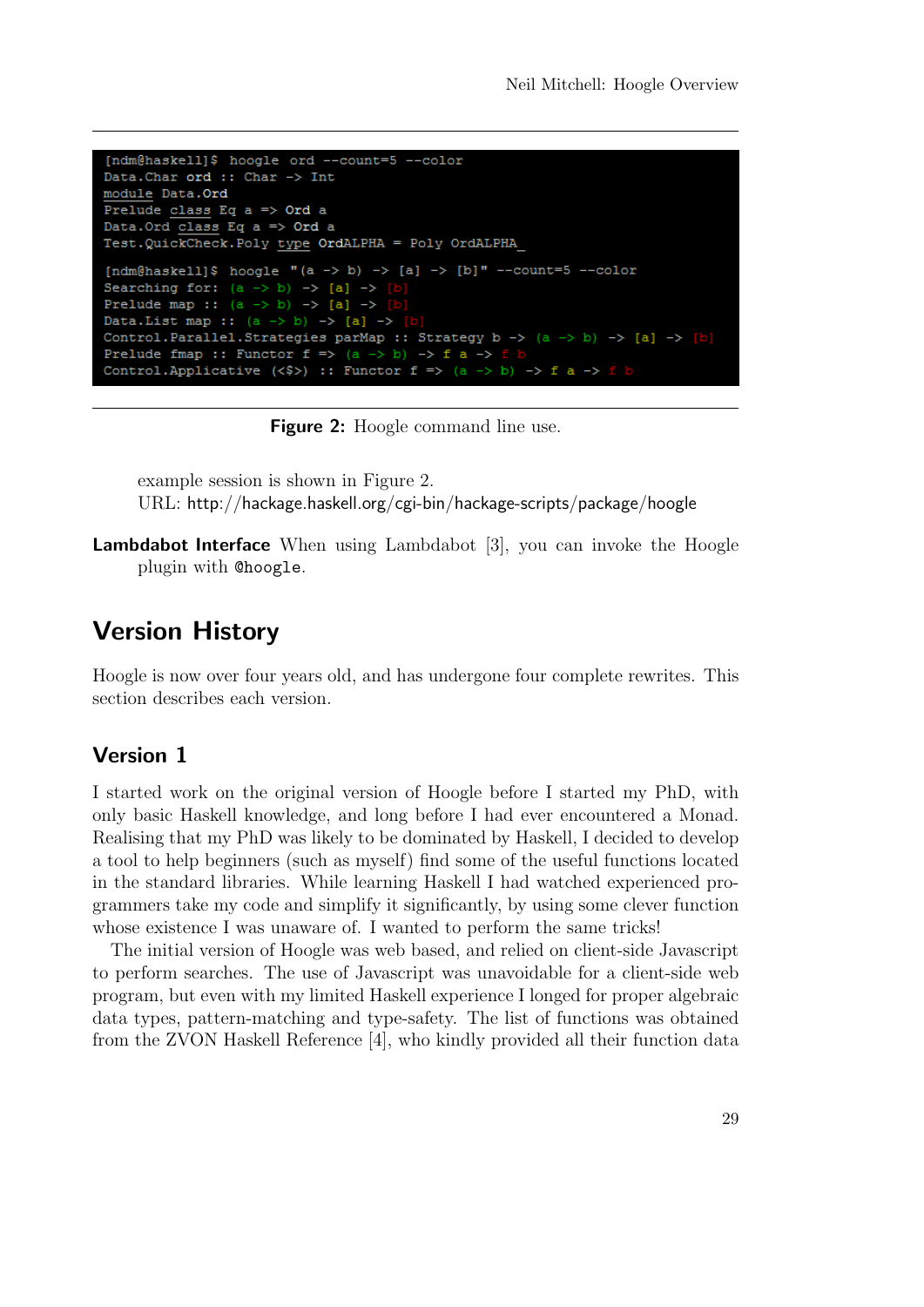in XML, for anyone to use. Hoogle worked, but suffered from huge page load times (it had to transfer 8MB of data), and wasn't particularly easy to use.

#### Version 2

Once I started my PhD I was exposed to lots of Haskell, and decided to rewrite Hoogle in Haskell. Originally version 2 was a direct port of version 1 to Haskell, with the searching logic moved to a server-side CGI program. However, once Hoogle was written in Haskell it became much easier to explore type searching, treating types as algebraic data structures. As soon as version 2 was placed on the web, members of the #haskell IRC channel [\[5\]](#page-34-4) began to use and discuss it. The feedback and encouragement provided by #haskell resulted in many improvements.

Version 2 was my first real experience at programming a large Haskell project, and it showed. The code was poorly organised. The parser could easily be crashed by entering malformed searches. Many features were littered throughout the code, without clear isolation. Much of the code failed to make use of the standard functional idioms. Eventually I reached the stage where every improvement became an increasingly large amount of work, and became more likely to conflict with an existing feature.

### Version 3

The goal of version 3 was to improve the code so that features could be added easily. Hoogle 3 was always intended to be the definitive version, which would be modified, but never rewritten from scratch. The ZVON function list was replaced with information extracted from Haddock [\[6\]](#page-34-5), which allowed all of the hierarchical libraries to be searched. The experience of writing version 2 provided many insights, which were incorporated. A log of all the searches performed was used to determine where Hoogle didn't match the users expectations. The end result was a more polished tool.

However, version 3 was still insufficient in many ways – the most obvious design flaw was the inability to search for higher-kinded type classes, of which Monad is by far the most common. The other problem was scalability, Hoogle 3 scaled linearly in the number of functions available, which worked fine on a small function database, but became a problem when attempting to search more libraries.

#### Version 4

After submitting my PhD, I spent the summer working on Hoogle, sponsored by the Google Summer of Code. Once again, version 4 was a complete rewrite. The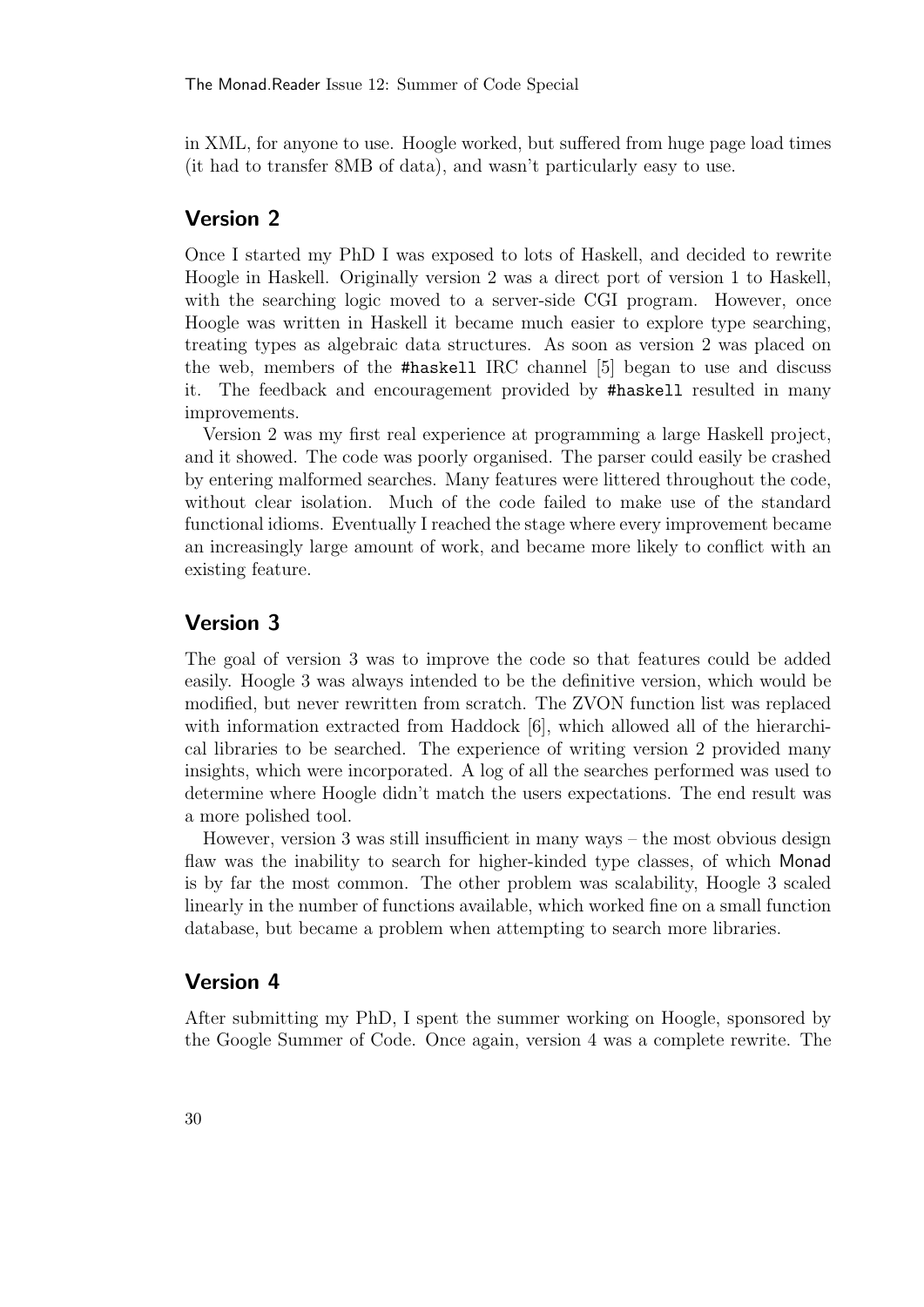largest change is that instead of using a text file containing a list of functions, version 4 uses a binary database. This change allows Hoogle to perform searches faster, and to scale better as more functions are added to the database.

By storing some precomputed information, searches can be made faster. For example, if the database included the answer for all queries of length 5 and below, these searches could be answered very quickly. However, the database would also grow unacceptably large. Version 4 required many trade-offs, choosing the right representation to maximise search speed and minimise database size. For example, text searching in version 3 has time complexity  $O(m \cdot n)$ , where n is the number of functions and  $m$  is average length of a function name. Early releases of version 4 used a trie and required only  $O(m)$  to find all the results, but at the cost of a large database. The current version requires  $O(m \cdot \log n)$  to find the answers which match the prefix of the search, then uses heuristics to find additional answers quickly – although with a time complexity of  $O(m \cdot n)$ .

## The Future

I hope that version 4 will be the last ever rewrite of Hoogle. Now there is a stable base to work from, the hope is that additional features can be added neatly. Some of the planned features are given in this section, but none have any timescale given.

### Index Hackage

Hoogle currently doesn't index all the packages available on Hackage, but it should. The work done for version 4 has enabled Hoogle to scale to the necessary number of packages, so hopefully Hoogle requires no changes. However, before a package can be indexed by Hoogle it must have documentation generated by Haddock, and this has proved a stumbling block. To install all of Hackage is a challenge, and to do so on my ailing Windows machine is an impossibility. Hackage already generates Haddock documentation for all packages, and once this process has been revamped, hopefully Hoogle information can be generated at the same time.

### Hoogle Local

Hoogle Local is a graphical user interface to Hoogle, giving the same interface as the web version, but operating offline. Hoogle Local allows users to locally install API databases, customise Hoogle to a greater degree, and doesn't require an internet connection – but provides the same user friendly interface as the web version. This feature has been partially implemented, making use of Firefox 3 as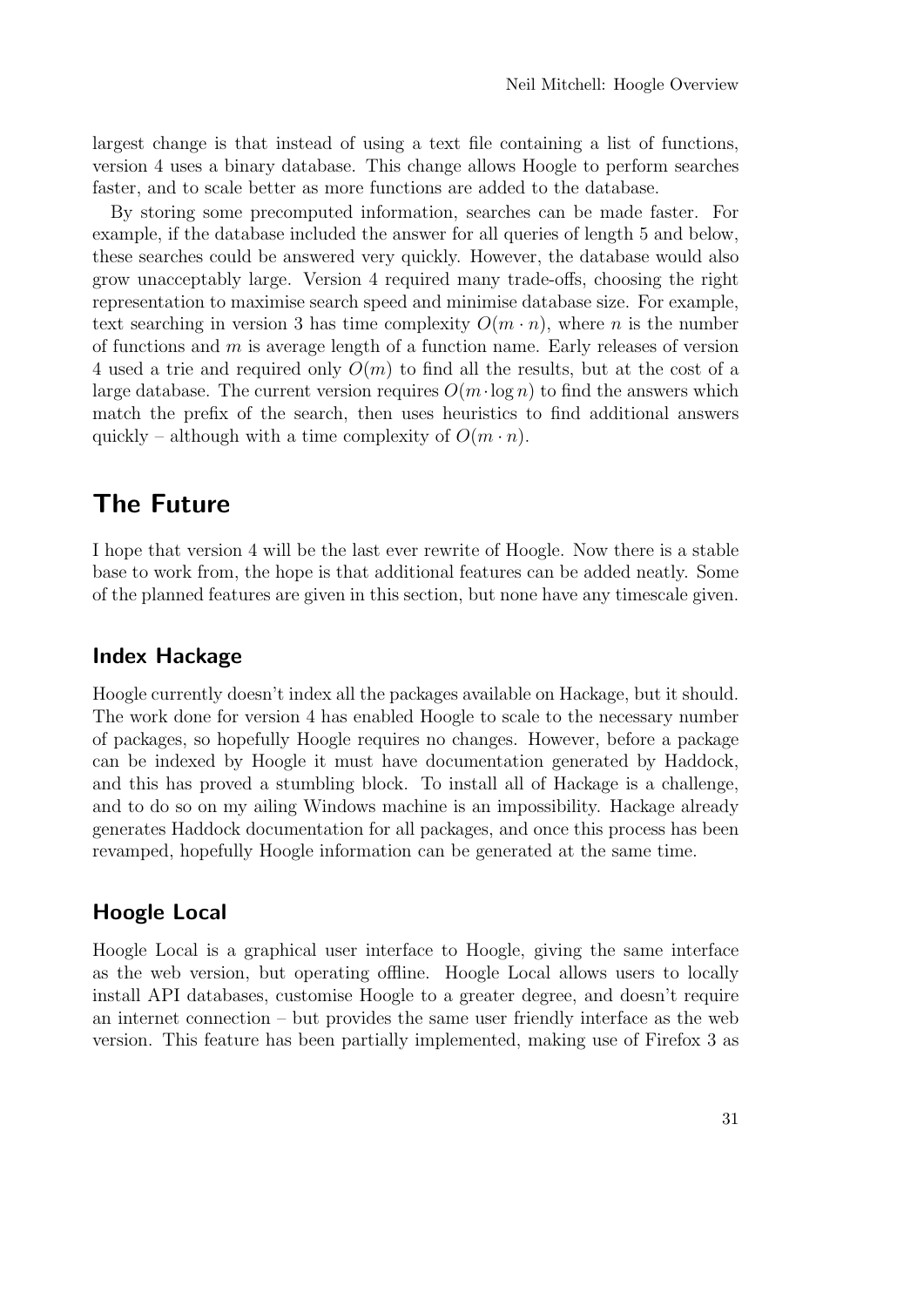an XULRunner host. The development version is useable but lacks the necessary polish to release more widely.

### Multilingual Hoogle

Hoogle is currently focused on Haskell, with support for most GHC type system extensions. But internally, Hoogle does not support all of Haskell's advanced type features – multi-parameter type classes are not supported directly, but are translated into single-parameter type classes. A more accurate description might be that Hoogle supports searching over a core type language, which Haskell's type language is translated into. We suspect that other programming languages could also be translated into Hoogle's type system. There are three classes of programming languages that Hoogle might support:

- $\blacktriangleright$  Languages based on the Hindley-Milner type system. Some of these languages have type systems which are a subset of Haskell. These languages should permit a fairly straightforward translation – obvious examples include ML and Clean.
- $\triangleright$  Strongly typed languages, typically object oriented.  $F#$  has shown that a functional language can interface with object-oriented languages in a reasonably natural way, by adding some features and by translating others. Hoogle could use some of the same ideas, and expand to search languages such as Java and C#.
- $\triangleright$  Untyped languages, typically scripting languages. Languages such as Perl, Python and Javascript don't have any formal types in their interfaces, but often there is some notion of what subset of values should be passed to which function – sometimes encoded as a runtime check. This information could be used to give approximate types to functions, and allow Hoogle searching.

Hopefully one day Hoogle will be a general purpose programming language search engine, that works well for both Haskell and other programming languages.

## Design Guidelines

This section explains the guidelines used for organising the Hoogle codebase. This information is intended to serve both as a reference to budding Hoogle developers, and as my current view of best practices in large-scale Haskell development. Hoogle has been rewritten from scratch four times, each time incorporating knowledge gained from previous attempts, and iteratively improving the code layout. Some of these lessons may apply to other projects, and help avoid painful rewrites!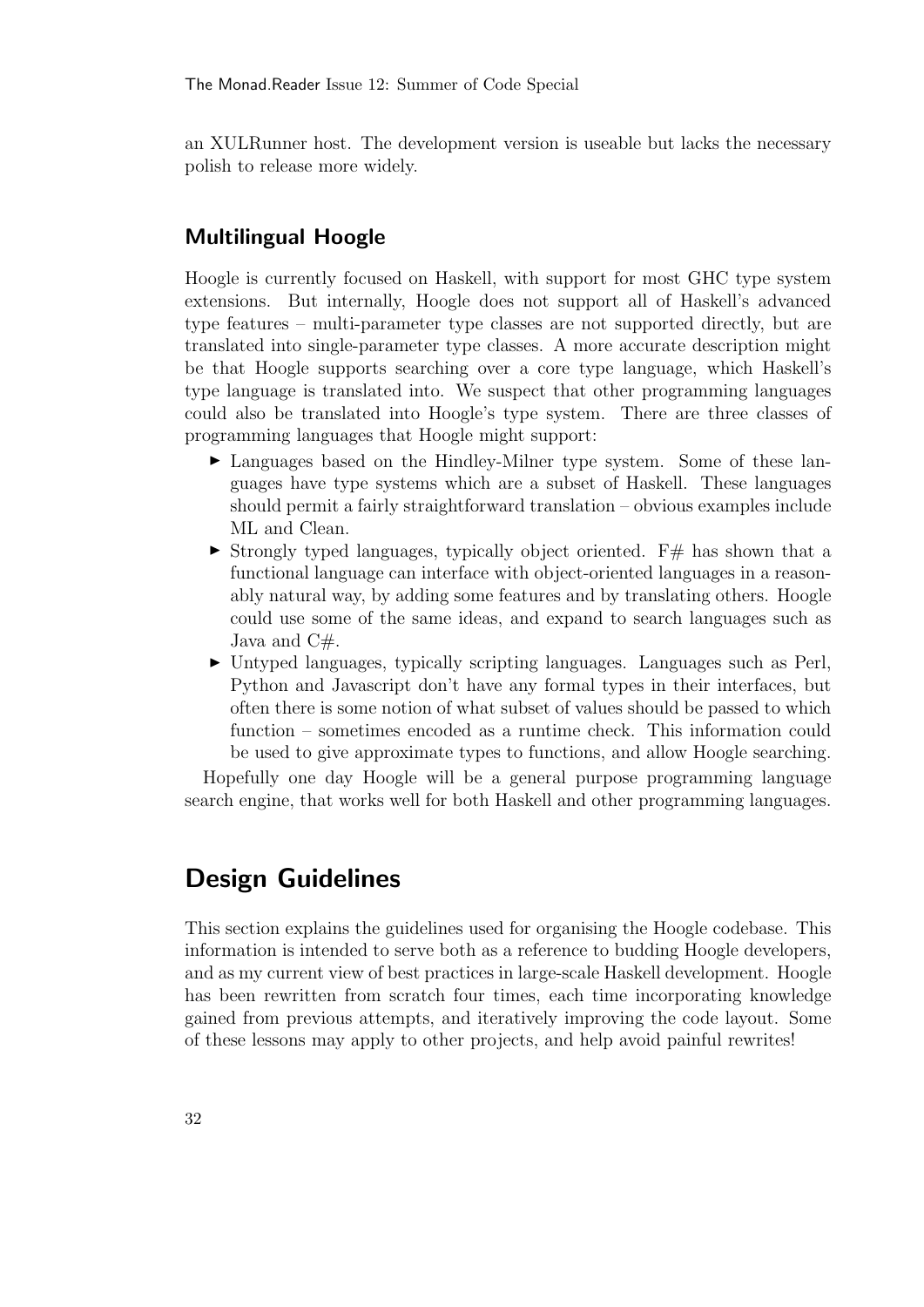### Structure your code as a library

Hoogle is a program, but is structured as a library, with client programs which make use of the library. Any code within the **Hoogle** module tree is part of the library, and is carefully checked to expose a sensible interface. Each client which makes use of Hoogle has its own top-level module. For the purposes of deployment, there is no library, but if the need arises an explicit library can easily be added. By forcing a split between the underlying functionality and the user interface, and by imagining other potential users of the library, we gain a cleaner separation of concerns.

#### Put types in their own module

All the data type definitions are placed in a module of their own, at the bottom of the import hierarchy. For example, type signatures are defined in the module Hoogle.TypeSig.Type. This module also contains basic utility functions (isTypeApp, fromTypeApp) and instances (Eq, Show). I have found that by separating out data type definitions, it is much easier to avoid mutual recursion between modules.

### Group operations on a type

All basic operations on a type share the same module prefix. For example, operations on type signatures are given module names such as Hoogle.TypeSig.Parse and Hoogle.TypeSig.Render, each responsible for one particular operation. For modules wishing to use type signatures there is Hoogle.TypeSig.All which imports and re-exports all the modules within Hoogle.TypeSig, usually with a more restrictive export list. The intention is that no module outside of **Hoogle.**TypeSig should ever import a module other than .All. Many internal details can be hidden from the users of type signatures, which are useful to expose to the operations on type signatures.

Originally the .All module was simply called Hoogle.TypeSig – which seems like a more natural choice. However, having the .All module in the same directory as the other related modules is beneficial, and makes it easier to keep the modules in sync. Additionally, it becomes easy to spot when a module from a different module prefix imports something in violation of the guidelines.

### Use a hierarchy

Hoogle is structured as a library, with Hoogle.All exporting all the definitions that a client may wish to use. Anything exported from this module is intended as a permanent interface, and is relatively stable. Unfortunately, often clients of the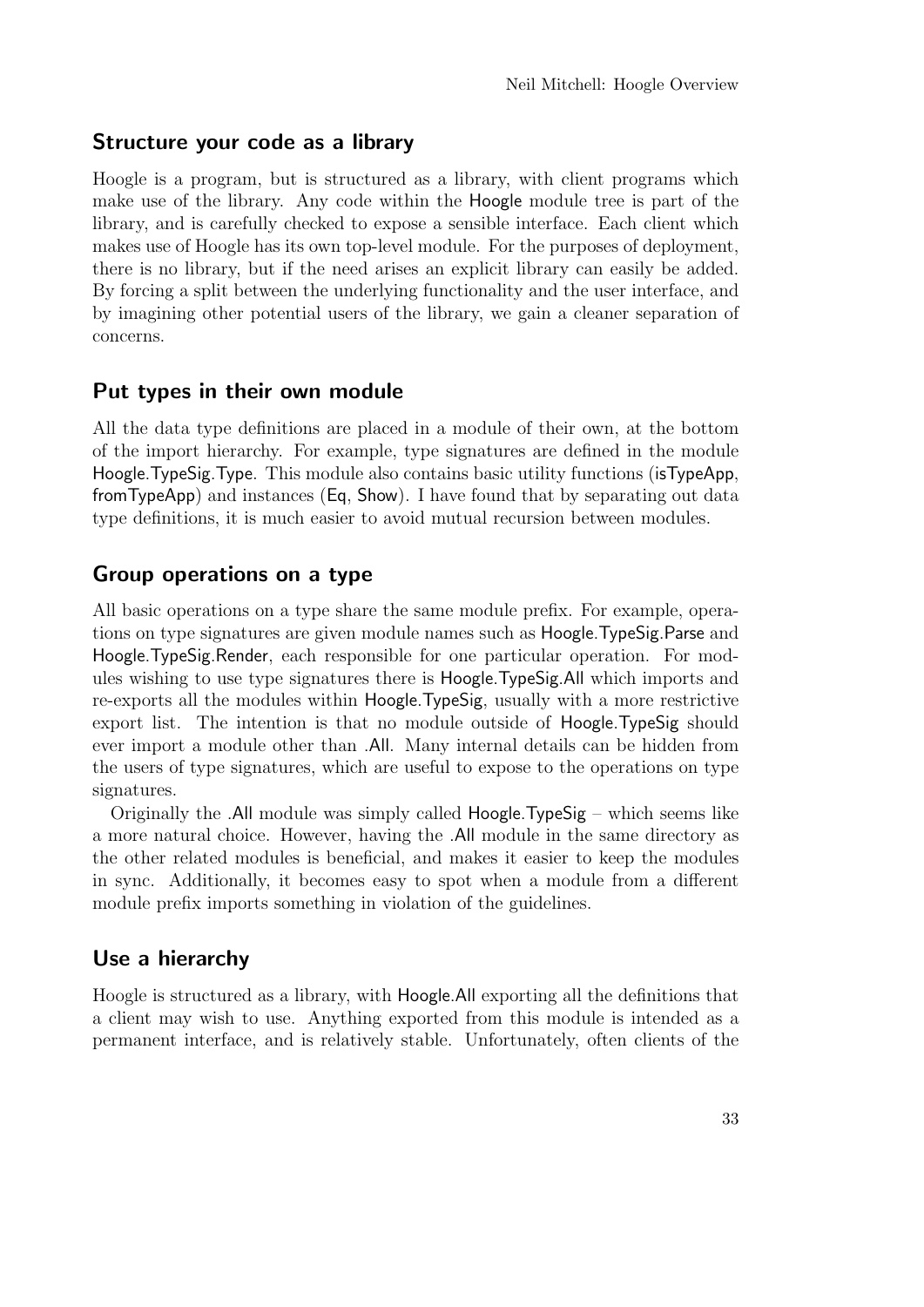The Monad.Reader Issue 12: Summer of Code Special

Hoogle library need access to more specific details – details that are semi-stable, but which are not ready to form part of the standard interface. By letting clients import modules such as Hoogle.TypeSig.All, the official interface avoids getting polluted, but the features can be still implemented.

Over time I hope that clients importing modules other than Hoogle.All will decrease, as proper thought is given to the interface, and the right abstractions are identified. By allowing greater flexibility the hope is that long-term maintenance will not be hampered by the pressing need to add one particular feature.

#### Provide one executable

Version 3 had four executable programs – one to generate ranking information, one to do command line searching, one to do web searching, and one to do regression testing. Version 4 has one executable, which does all the above and more, controlled by flags. There are many advantages to providing only one end program – it reduces the chance of code breaking without noticing it, it makes the total file size smaller by not duplicating the Haskell run-time system, it decreases the number of commands users need to learn. The move to one multipurpose executable seems to be a common theme, which tools such as darcs and hpc both being based on one command with multiple modes.

## Conclusion

Hoogle is not yet finished. In addition to the future tasks given in this article, there are plenty of suggestions and bugs outstanding, most of which are documented in the bug database (http://code.google.com/p/ndmitchell/issues/list). Some bugs are marked as beginner, meaning they can be easily tackled by someone new to Hoogle – and in some cases someone new to Haskell. If anyone wants to help, please email me at ndmitchell@gmail.com.

As the task of programming goes from one of painting on a blank canvas, to one of plumbing together existing components, Haskell has a distinct advantage with its high-level abstractions. As the number of libraries increases, finding the right functionality becomes harder. Hoogle aims to help by providing a simple way to find the right functions.

#### Acknowledgements

Hoogle has benefited greatly from feedback, encouragement, technical contributions, bug reporting and more. Versions 2 and 3 were helped substantially by many members of the functional programming group at York University, and the